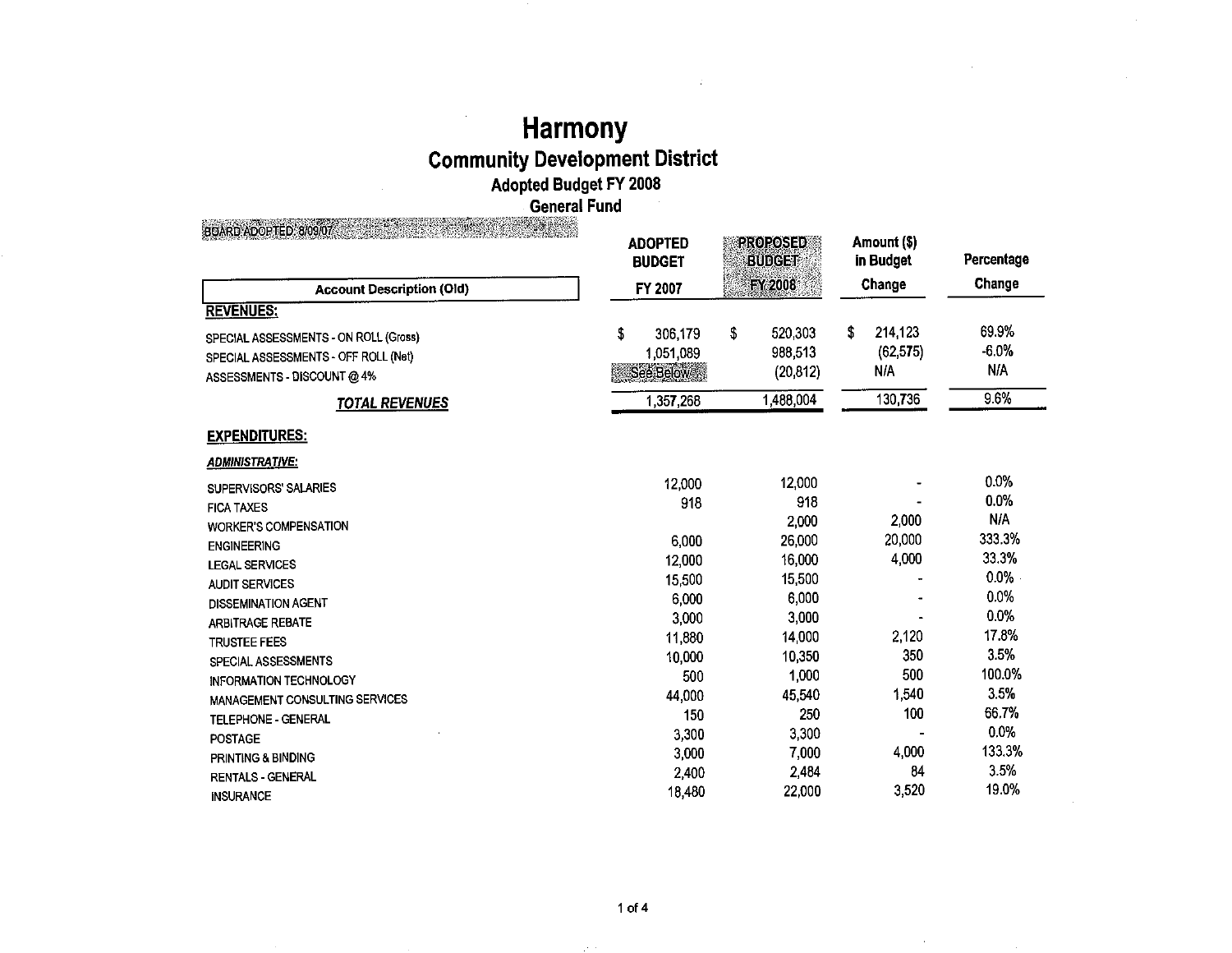# Harmony<br>Community Development District<br>Adopted Budget FY 2008<br>General Fund

| <b>A PARTIES IN THE REPORT OF A PARTIES</b><br><b>BOARD ADOPTED: 8/09/07.</b> |                |                 |             |            |
|-------------------------------------------------------------------------------|----------------|-----------------|-------------|------------|
|                                                                               | <b>ADOPTED</b> | <b>PROPOSED</b> | Amount (\$) |            |
|                                                                               | <b>BUDGET</b>  | <b>BUDGET</b>   | in Budget   | Percentage |
| <b>Account Description (Old)</b>                                              | FY 2007        | <b>FY 2008</b>  | Change      | Change     |
| <b>LEGAL ADVERTISING</b>                                                      | 700            | 3,000           | 2,300       | 328.6%     |
| <b>CONTINGENCY</b>                                                            | 250            | 1.000           | 750         | 300.0%     |
| PROPERTY TAXES                                                                | 7,500          | 7.500           |             | 0.0%       |
| OFFICE SUPPLIES                                                               | 500            | 1,000           | 500         | 100.0%     |
| ANNUAL DISTRICT FILING FEES                                                   | 175            | 175             |             | 0.0%       |
| COLLECTION FEES & EARLY PYMT DISC @ 2%                                        | 81,436         | 10,406          | (71,030)    | $-87.2\%$  |
| CAPITAL OUTLAY                                                                | 750            | 750             |             | 0.0%       |
| SELF INSURANCE RESERVE<br>(Part of the Fund Balance Forward)                  |                | 50.000          | 50,000      | <b>N/A</b> |
| <b>FIRST QUARTER OPERATING : Part of the Fund Balance Forward)</b>            |                | 173,924         | 173,924     | N/A        |
| TOTAL ADMINISTRATIVE                                                          | 240,439        | 435,097         | 194,658     | 81.0%      |
| <b>LANDSCAPE MAINTENANCE</b>                                                  |                |                 |             |            |
| <b>US 192 ENTRANCE</b>                                                        | 65.700         | 65,700          |             | 0.0%       |
| <b>TOWN SQUARE PARK</b>                                                       | 30,600         | 30,600          |             | 0.0%       |
| PHASE 1 BLVD & LONG PARK WEST                                                 | 80,000         | 80,000          |             | 0.0%       |
| PET PARK                                                                      | 21,000         | 21,000          |             | 0.0%       |
| LAKESHORE PARK MAINTENANCE - PHASE 1                                          | 25,000         | 25,000          |             | 0.0%       |
| LANDSCAPE HARMONY 192 (MEDIAN & RIGHT OF WAY)                                 | 36,000         | 36,000          |             | 0.0%       |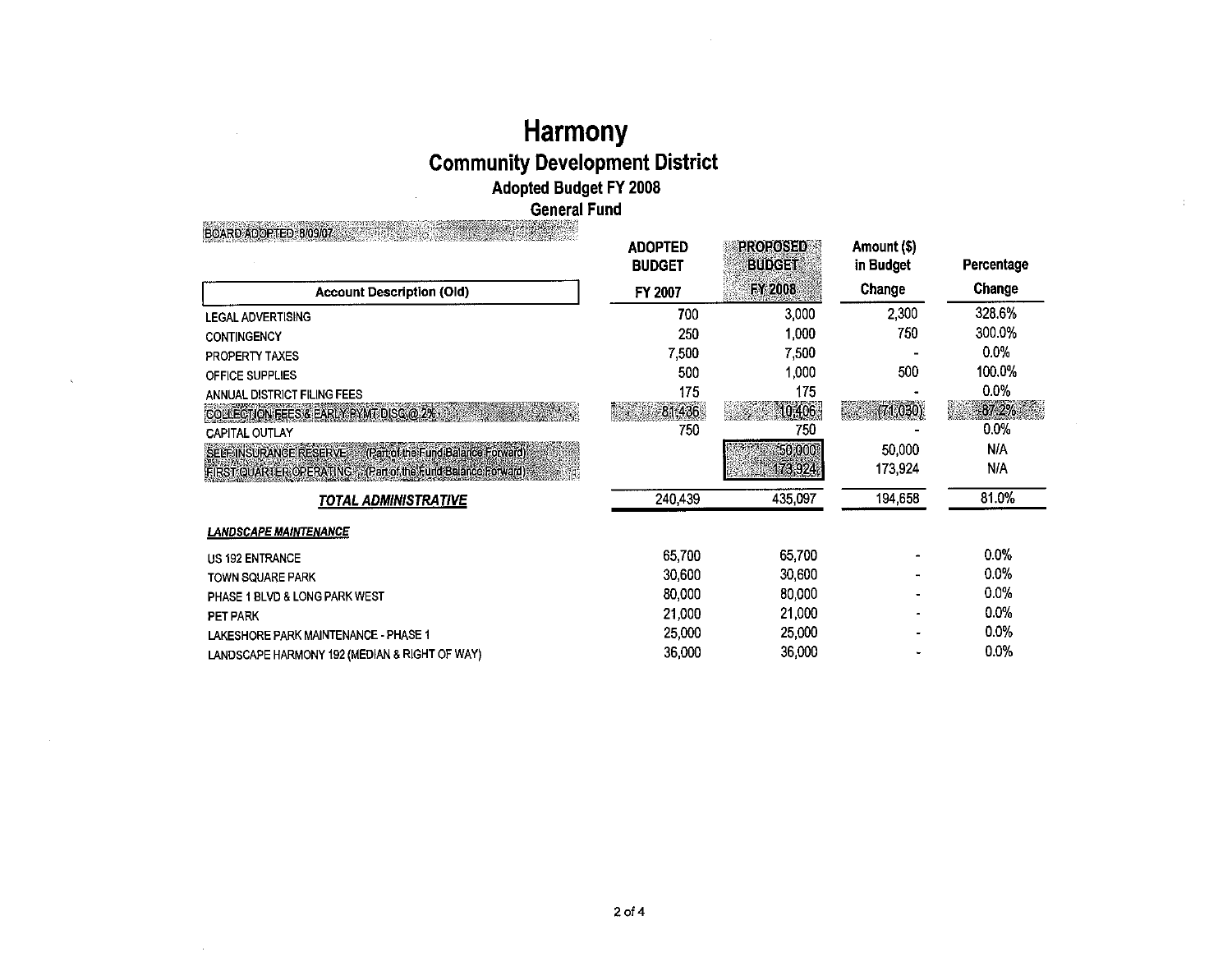## **Harmony Community Development District Adopted Budget FY 2008 General Fund**

| BOARD ADOPTED: 8/09/07                                  |                                 |                                  |                          |            |
|---------------------------------------------------------|---------------------------------|----------------------------------|--------------------------|------------|
|                                                         | <b>ADOPTED</b><br><b>BUDGET</b> | <b>PROPOSED</b><br><b>BUDGET</b> | Amount (\$)<br>in Budget | Percentage |
| <b>Account Description (Old)</b>                        | FY 2007                         | <b>EY2008</b>                    | Change                   | Change     |
| <b>LANDSCAPE MAINTENANCE (Cont.)</b>                    |                                 |                                  |                          |            |
| <b>PARCEL B PARK</b>                                    | 6,500                           | 6,500                            |                          | 0.0%       |
| <b>PARCEL C-1 PARK</b>                                  | 6,000                           | 6,000                            |                          | 0.0%       |
| PARCEL C-2 PARK                                         | 6,000                           | 6,000                            |                          | 0.0%       |
| PARCEL D-1 PARK                                         | 7,000                           | 7,000                            |                          | 0.0%       |
| LAKE PHASE 2 (BLVD & SECONDARY ENTRANCE)                | 52,000                          | 52,000                           |                          | 0.0%       |
| PHASE III STORMWATER PONDS                              | 7,000                           | 8,400                            | 1,400                    | 20.0%      |
| PARCEL G PARK                                           | 14.400                          | 14,400                           |                          | 0.0%       |
| LANDSCAPE POND AREA (POND EMBANKMENTS - 12)             | 108,000                         | 108,000                          |                          | $0.0\%$    |
| LANDSCAPE BUCK LAKE (BOAT RAMP/DOCK & SCHOOLHOUSE ROAD) | 7,800                           | 7,800                            |                          | 0.0%       |
| SWIMMING POOL (SWIM CLUB - Landscape Only)              | 6,100                           | 6,100                            |                          | 0.0%       |
| ASHLEY PARK POOL & CABANA                               | 7,200                           | 7,200                            |                          | 0.0%       |
| PHASE 3 BLVD, LONG PARK EAST                            | 80,000                          | 96,000                           | 16,000                   | 20.0%      |
| <b>MISCELLANEOUS</b>                                    | 3,600                           | 3,600                            |                          | $0.0\%$    |
| NEIGHBORHOOD D-2 POND                                   |                                 | 12,000                           | 12,000                   | N/A        |
| NEIGHBORHOOD E POND                                     |                                 | 8,000                            | 8,000                    | N/A        |
| <b>IRRIGATION REPAIRS</b>                               | 15,000                          | 15,000                           |                          | 0.0%       |
| <b>IRRIGATION CONTROL MAINTENANCE</b>                   |                                 | 5,004                            | 5,004                    | N/A        |
| <b>ELECTRIC</b>                                         |                                 |                                  |                          |            |
| ELECTRICITY STREETLIGHTS (Master & Neighborhoods)       | 303,754                         | 333,770                          | 30,016                   | 9.9%       |
| ELECTRICITY - GENERAL (Swim Club, Parks, Irrigation)    | 17,280                          | 19,408                           | 2,128                    | 12.3%      |
| UTILITY - WATER 7 SEWER (KUA)                           | 64,470                          | 135,560                          | 71,090                   | 110.3%     |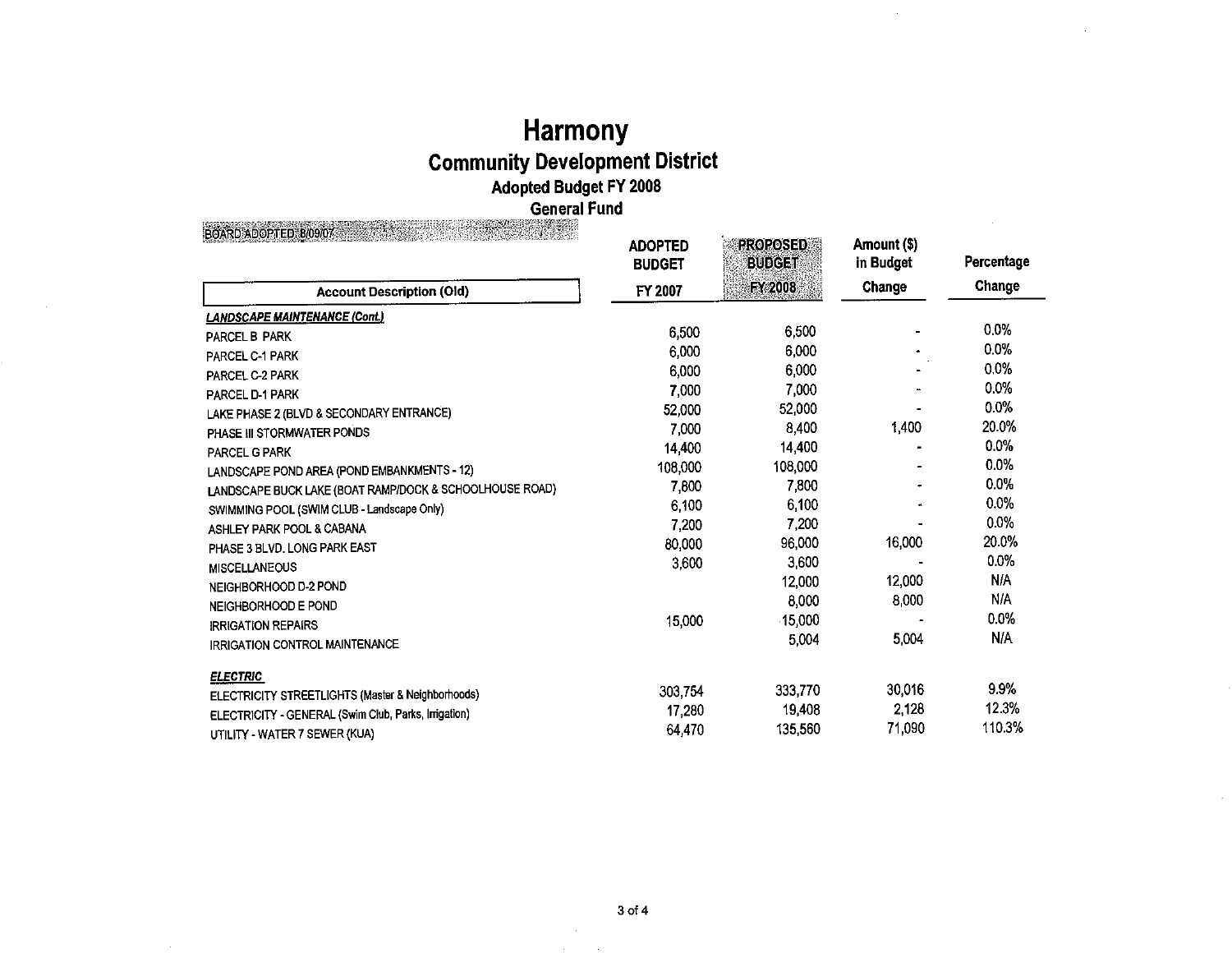## **Harmony Community Development District Adopted Budget FY 2008 General Fund**

BOARD ADOPTED: 8/09/07

|                                                  | <b>ADOPTED</b><br><b>BUDGET</b> | <b>PROPOSED</b><br><b>BUDGET</b> | Amount (\$)<br>in Budget | Percentage |
|--------------------------------------------------|---------------------------------|----------------------------------|--------------------------|------------|
| <b>Account Description (Old)</b>                 | FY 2007                         | <b>FY 2008</b>                   | Change                   | Change     |
| <b>MAINTENANCE</b>                               |                                 |                                  |                          |            |
| <b>TELEPHONE (Dock Master)</b>                   | 1,080                           | 1,800                            | 720                      | 66.7%      |
| LAKE & WETLANDS MAINTENANCE                      | 33,000                          | 44,168                           | 11,168                   | 33.8%      |
| LAKESHORE PARK FACILITIES                        | 6,720                           | 6,720                            |                          | 0.0%       |
| <b>LAKESHORE PARK SUPPLIES</b>                   | 600                             | 600                              |                          | 0.0%       |
| PRESSURE CLEANING - HARDSCAPE                    | 9,858                           | 9,858                            |                          | 0.0%       |
| POOL MAINTENANCE (SWIM CLUB & ASHLEY PARK)       | 23,600                          | 22,600                           | (1,000)                  | $-4.2%$    |
| POOL SUPPLIES (SWIM CLUB & ASHLEY PARK)          | 5,550                           | 5,550                            |                          | 0.0%       |
| PET PARK MANAGEMENT                              | 3,600                           | 3,600                            |                          | 0.0%       |
| MAINTENANCE - COMMON AREA                        | 14,400                          | 14,400                           |                          | 0.0%       |
| <b>PERMITS &amp; LICENSES</b>                    | 675                             | 685                              | 10                       | 1.5%       |
| REPAIR EQUIPMENT (BOAT REPAIR & MAINTENANCE)     | 4,000                           | 4,000                            |                          | 0.0%       |
| <b>BOAT SUPPLIES</b>                             | 1,000                           | 1,000                            |                          | 0.0%       |
| RENEWAL AND REPLACEMENT (BOATING CAPITAL OUTLAY) | 18,000                          |                                  | (18,000)                 | -100.0%    |
| PAYROLL - SALARIES (DOCKMASTER)                  | 12,000                          | 12,600                           | 600                      | 5.0%       |
| <b>FICA TAXES</b>                                | 918                             | 972                              | 54                       | 5.9%       |
| CONTINGENCY                                      | 11,424                          | 11,424                           |                          | 0.0%       |
| <b>TOTAL MAINTENANCE</b>                         | 1,116,829                       | 1,256,019                        | 139,190                  | 12.5%      |
| <b>TOTAL EXPENDITURES</b>                        | 1.357,268                       | 1,691,116                        | 333,848<br>\$            | 24.6%      |
| <b>EXCESS REVENUES (EXPENDITURES)</b>            | $\blacksquare$                  | (203, 112)                       |                          |            |
| FUND BALANCE - Beginning                         |                                 | 203,112                          |                          |            |
| FUND BALANCE - Ending                            | \$                              | \$                               |                          |            |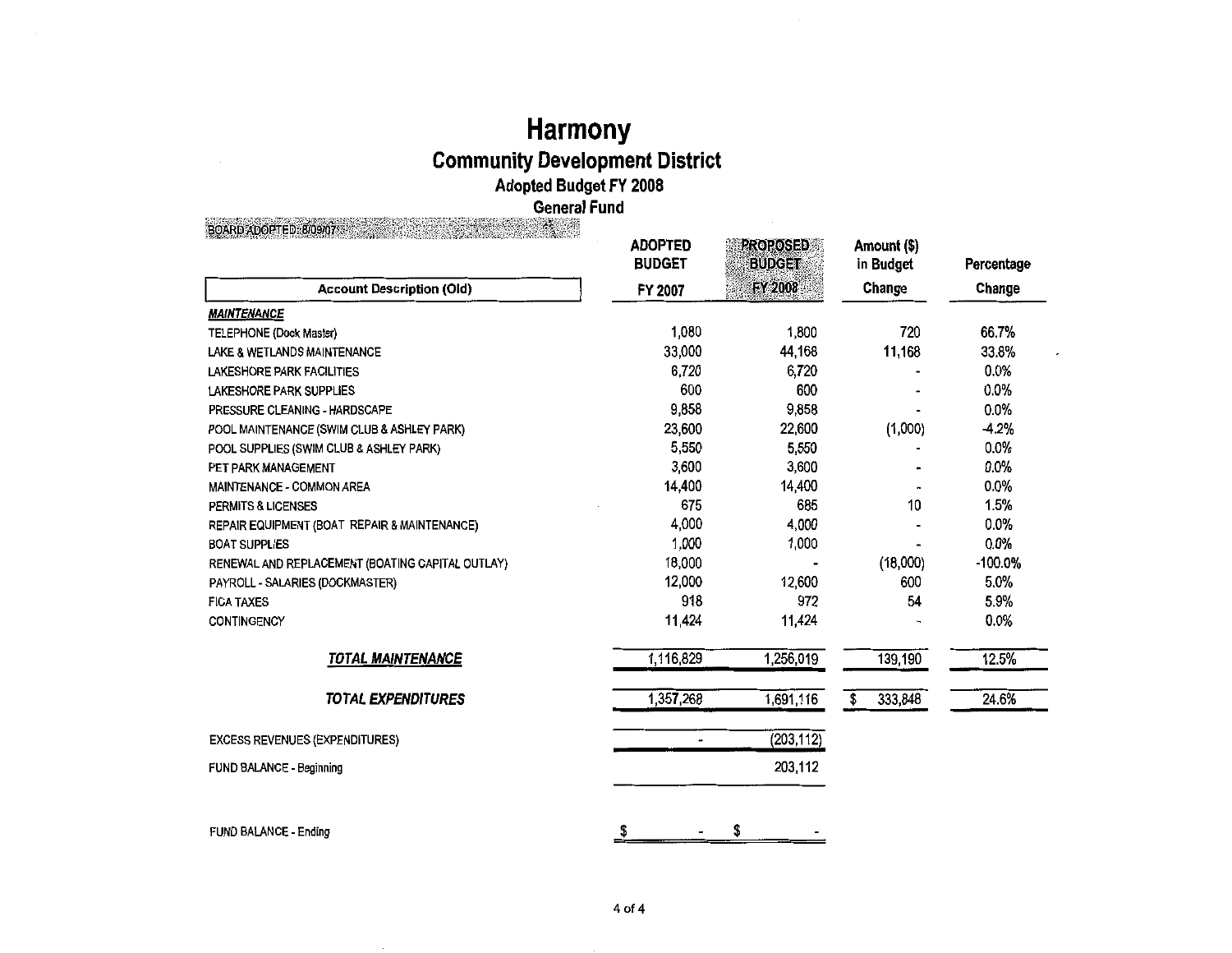**Harmony Community Development District**<br>Adopted FY 2008 Operating and Maintenance Budget **Schedule of Vendors** 

| BOARD ADOPTED: 8/09/07<br>e voor ee |                                                   |                  |                     | FY 2007                             |               |                | FY 2008 Projected |                   |
|-------------------------------------|---------------------------------------------------|------------------|---------------------|-------------------------------------|---------------|----------------|-------------------|-------------------|
|                                     |                                                   | <b>Effective</b> | Period              | <b>Monthly</b>                      | <b>Annual</b> | <b>Monthly</b> | <b>Annual</b>     |                   |
| <b>LANDSCAPE MAINTENANCE</b>        | Work Location / Description                       | Date             | Covered             | \$                                  | \$            | \$             | \$                |                   |
|                                     |                                                   |                  |                     |                                     |               |                |                   |                   |
| REW Landscape Corp.                 |                                                   |                  | 12                  | 5,475                               | 65,700        | 5,475          | 65,700            |                   |
|                                     | Main Entry & Hwy 192 Frontage                     |                  | 12                  | 2,550                               | 30,600        | 2,550          | 30,600            |                   |
|                                     | Square Town Center Park                           |                  | 12                  | 6,667                               | 80,000        | 6,667          | 80,000            |                   |
|                                     | Phase I Blvd. & Long Park West                    |                  | 12                  | 1,750                               | 21,000        | 1,750          | 21,000            |                   |
|                                     | Dog Park                                          |                  | 12                  | 2.033                               | 25,000        | 2,033          | 25,000            |                   |
|                                     | Lakeshore Park Phase I                            |                  | 12                  | 3,000                               | 36,000        | 3,000          | 36,000            |                   |
|                                     | Hwy 192 Median & Right of Way                     |                  | 12                  | 542                                 | 6,500         | 542            | 6,500             |                   |
|                                     | Neighborhood B Parks                              |                  | 12                  | 500                                 | 6,000         | 500            | 6,000             |                   |
|                                     | Neighborhood C-1 Parks                            |                  | 12                  | 500                                 | 6,000         | 500            | 6,000             |                   |
|                                     | Neighborhood C-2 Parks                            |                  | 12                  | 503                                 | 7,000         | 533            | 7,000             |                   |
|                                     | Neighborhood D-1 Parks                            |                  | 12                  | 4,333                               | 52,000        | 4.333          | 52,000            |                   |
|                                     | Phase II Blvd. & Secondary Entry                  |                  |                     |                                     |               |                |                   |                   |
|                                     | Neighborhood G Parks                              | Estimate         | 12                  | 1,200                               | 14,400        | 1,200          | 14,400            |                   |
|                                     | Swim Club (Landscape Only)                        |                  | 12                  | 508                                 | 6,100         | 508            | 6,100             |                   |
|                                     | Ashley Park Pool & Cabana                         | Estimate         | 12                  | 600                                 | 7,200         | 600            | 7.200             |                   |
|                                     | Phase III Blvd. Long Park East                    | Estimate         | 12                  | 8,000                               | 80,000        | 8,000          | 96,000            |                   |
|                                     | Misc. Imigation Services                          |                  | $12\,$              | 1,250                               | 15,000        | 1,250          | 15,000            |                   |
|                                     | Irrigation Control Maintenance                    | <b>NEW</b>       | 12                  |                                     |               | 417            | 5.004             | <b>NEW</b>        |
|                                     |                                                   |                  |                     |                                     | 458.500.00    |                |                   | 479,504           |
|                                     |                                                   |                  |                     |                                     |               |                |                   |                   |
| Greer's Landscape and Lawn Maint.   | Phase III Stormwater Ponds                        | Estimate         | <b>MONTHS</b><br>12 | 700                                 | 7,000         | 700            | 8.400             |                   |
|                                     |                                                   |                  |                     |                                     |               |                |                   |                   |
|                                     | Pond Embarkment (12); removal of trash from ponds |                  | 12                  | 9,000                               | 108,000       | 9.000          | 108,000           |                   |
|                                     | Buck Lake Dock & Schoolhouse Road.                |                  | 12                  | 650                                 | 7.800         | 650            | 7,800             |                   |
|                                     | Misc. Services                                    |                  | 12                  | 300                                 | 3,600         | 300            | 3.600             |                   |
|                                     | Embankments of stormwater ponds                   |                  |                     |                                     |               |                |                   |                   |
|                                     | within non-golf course drainage system            |                  |                     |                                     |               |                |                   |                   |
|                                     | Neighborhood D-2 Pond                             | Dec-07           | 10                  |                                     |               | 1,200          | 12,000            | <b>NEW</b>        |
|                                     | Neighborhood E Pond                               | Dec-07           | 10                  |                                     |               | 800            | 8.000             | <b>NEW</b>        |
|                                     |                                                   |                  |                     |                                     | 126,400       |                |                   | 147,800           |
|                                     |                                                   |                  |                     |                                     |               |                |                   |                   |
|                                     |                                                   |                  |                     |                                     | \$584,900.00  |                |                   | <b>PERCENTAGE</b> |
|                                     |                                                   |                  |                     |                                     |               |                |                   | <b>INCREASE</b>   |
|                                     |                                                   |                  |                     | TOTAL RRO IFCTED LANDSCARE & IRRIG. |               | Is             | 627.304           | 7.2%              |

|                 |                                          |           | $\cdots$ |         | FY 2007<br>. | _________ | FY 2008 Projected<br>. |
|-----------------|------------------------------------------|-----------|----------|---------|--------------|-----------|------------------------|
|                 |                                          | Effective | Period   | Monthly | Annual       | Monthly   | --------<br>Annual     |
| <b>ELECTRIC</b> | ________<br>Meter Location / Description | Date      | Covered  |         |              | ----      |                        |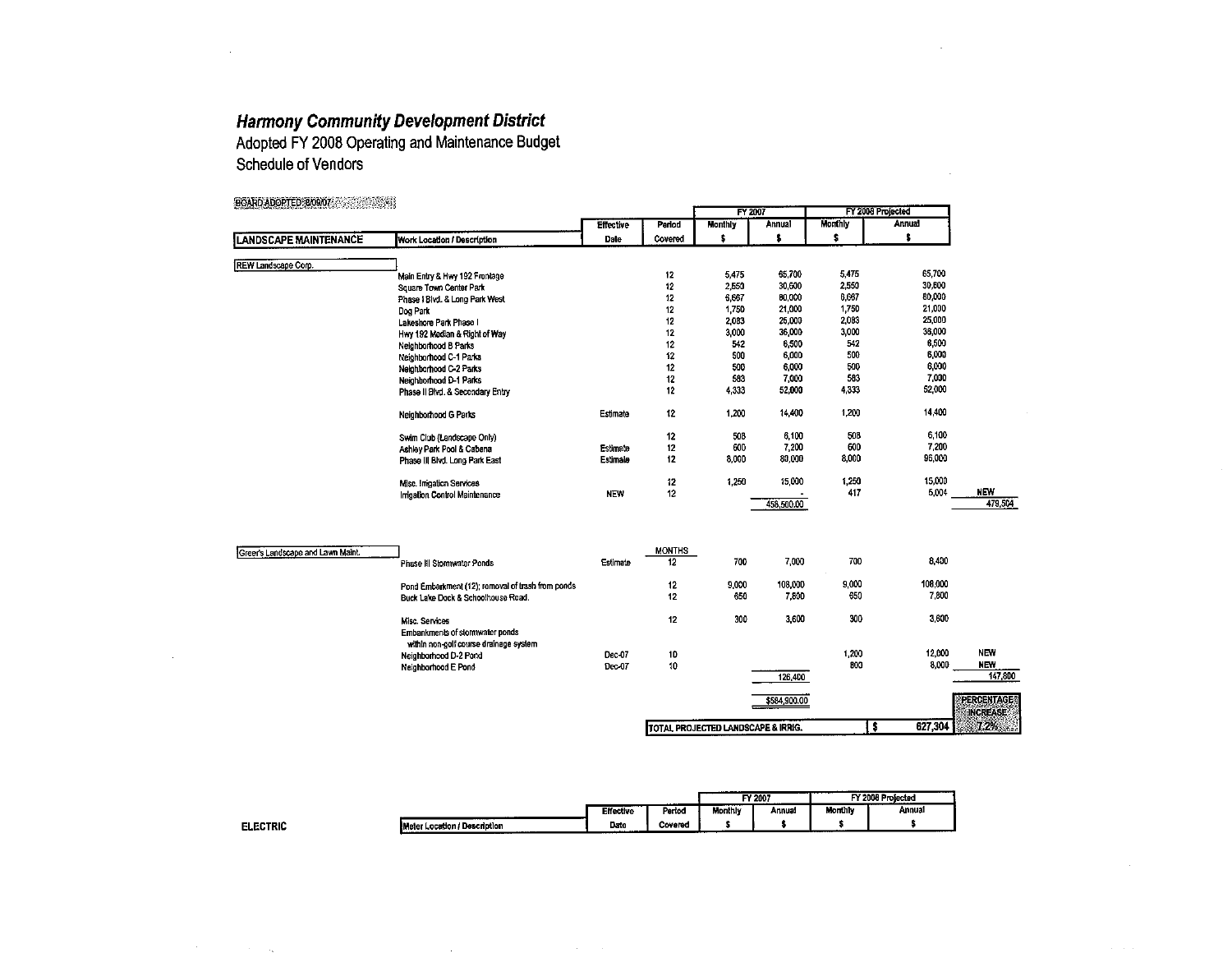Adopted FY 2008 Operating and Maintenance Budget

| Schedule of Vendors |
|---------------------|
|---------------------|

| OUC Street Light (Lease) Agreements        |                                        |            |                                           |        |            |        |         |                            |
|--------------------------------------------|----------------------------------------|------------|-------------------------------------------|--------|------------|--------|---------|----------------------------|
| (Billing Ref:<br>OUC Account #101546-34509 |                                        |            |                                           |        |            |        |         |                            |
| 7255 E. Into Bronson Mem. Hwy. VL)         | Street Lights (Master & Neighborhoods) |            | <b>MONTHS</b>                             |        |            |        |         |                            |
|                                            | <b>Harmony Town Center</b>             | 4/21/2003  | 12                                        | 1.006  | 12,077     | 1,006  | 12,077  |                            |
|                                            | Phase I Blvd, & Parcel B, C-1          | 6/21/2002  | 12                                        | 10,212 | 122,538    | 10,212 | 122,538 |                            |
|                                            | Parcel C-2                             | 6/24/2004  | 12                                        | 2,700  | 32,399     | 2,700  | 32,399  |                            |
|                                            | Parcel D-1                             | 5/26/2005  | 12                                        | 891    | 10.594     | 891    | 10,694  |                            |
|                                            | Parcel A-1                             | 4/26/2005  | 12                                        | 2,786  | 33.429     | 2,786  | 33,429  |                            |
|                                            | Phase II Blvd.                         | 4/28/2005  | 12                                        | 2,056  | 24,677     | 2,056  | 24,677  |                            |
|                                            | Parcel G                               | 11/17/2005 | 12                                        | 2,675  | 32,100     | 2,675  | 32,100  |                            |
|                                            | Phase III Blvd. (Out for Signature)    | 11/1/2006  | 12                                        | 3.584  | 35,840     | 3,584  | 43,008  |                            |
|                                            | Parcel D-2 & E (Together)              | 2/1/2008   |                                           |        |            | 3,264  | 22,848  | <b>NEW</b>                 |
|                                            |                                        |            |                                           |        | 303,754.16 |        |         | <b><i>SPERCENTAGES</i></b> |
|                                            |                                        |            |                                           |        |            |        |         | <b>INCREASE</b>            |
|                                            |                                        |            | <b>TOTAL PROJECTED STREET LIGHT COSTS</b> |        |            |        | 333,770 | 3.9%                       |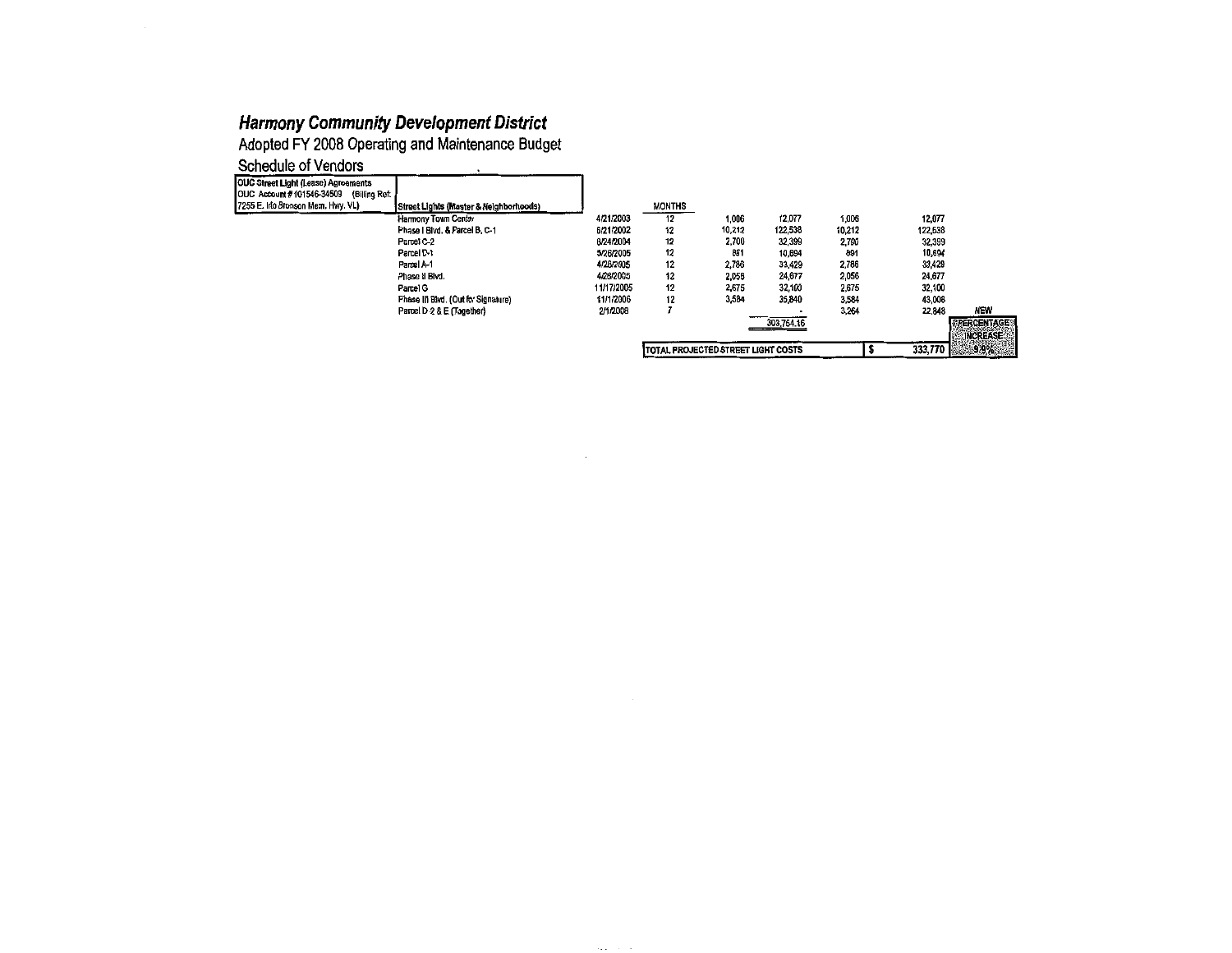**Adopted FY 2008 Operating and Maintenance Budget** 

**Schedule of Vendors** 

|                            |                                                    |           |               |                                  | FY 2007 |         | FY 2008 Projected |                        |
|----------------------------|----------------------------------------------------|-----------|---------------|----------------------------------|---------|---------|-------------------|------------------------|
|                            |                                                    | Effective | Period        | Monthly                          | Annual  | Monthly | Annual            |                        |
| <b>OUC Account Numbers</b> | Electric/Swim Club, Park, Irrigation               | Date      | Covered       | \$                               | s       | s       |                   |                        |
|                            |                                                    |           |               |                                  |         |         |                   |                        |
|                            |                                                    |           | <b>MONTHS</b> |                                  |         |         |                   |                        |
| 85522-34230                | 3338 Bracken Fern Dr.                              |           | 12            | 9                                | 110     | 10      | 120               | Based 4/07 + 1         |
| 85522-34231                | 3319 Bracken Fern Dr.                              |           | 12            | 11                               | 130     | 13      | 156               | Based 4/07 + 1         |
| 85522-34232                | 3317 Primrose Willow Dr.                           |           | 12            | 14                               | 170     | 11      | 132               | Based 4/07 + 1         |
| 85522-34233                | 3306 Primrose Willow Dr.                           |           | 12            | 9                                | 110     | 10      | 120               | Based 4/07 + 1         |
| 85522-36151                | 3300 Schoolhouse Ro. E1                            |           | 12            | 150                              | 1,800   | 166     | 1.992             | Based 4/07 + 1         |
| 85522-36152                | 3300 Schoolhouse Rd. E2                            |           | 12            | 17                               | 200     | 22      | 264               | Based 4/07 + 1         |
| 85522-36153                | 3300 Schoolhouse Rd. E3                            |           | 12            | 14                               | 170     | 24      | 208               | Based 4/07 + 1         |
| 101546-34228               | 7034 Buttonbush Loop                               |           | 12            |                                  | 110     | 10      | 120               | Based 4/07 + 1         |
| 101546-34229               | 7014 Buttonbush Loop                               |           | 12            | 9                                | 110     | 10      | 120               | Based 4/07 + 1         |
| 101546-34234               | 3300 Pond Pine Rd.                                 |           | 12            | 9                                | 110     | 10      | 120               | Based 4/07 + 1         |
| 101546-34235               | 7255 E Ino Bronson Mem Hwy ENTL                    |           | 12            | 75                               | 900     | 68      |                   | 816 Based 4/07 + 1     |
| 101546-34548               | 7255 E Ino Bronson Mem Hwy TCTR                    |           | 12            | 21                               | 250     | 11      |                   | 132 Based 4/07 + 1     |
| 101546-34636               | 7257 E Irlo Bronson Mem Hwy PK                     |           | 12            | 9                                | 110     | 10      | 120               | Based 4/07 + 1         |
| 101546-34850               | 3340 Cat Brier Trail PetPk                         |           | 12            | 12                               | 140     | 13      |                   | 156 Based 4/07 + 1     |
| 101546-34984               | 7255 Five Oaks Dr. Swim                            |           | 12            | 1,000                            | 12.000  | 950     |                   | 11,400 Based 4/07 + 50 |
| 101546-37272               | 7000 E Ino Bronson Mem Hwy UPL                     |           | 12            | 40                               | 475     | 46      |                   | 552 Based 4/07 + 1     |
| 101546-38203               | 6917 Beargrass Rd.                                 |           | 12            | 9                                | 110     | 10      | 120               | Based 4/07 + 1         |
| 101546-40772               | 3375 Schoolhouse Rd. LFS                           |           | 12            | 23                               | 275     |         |                   | DELETED                |
| 101516-39822               | 6900 E Irlo Bronson Memorial Hwy                   |           | 12            |                                  |         | 16      |                   | 192 Based 4/07 + 1     |
| 101546-43464               | 7600 Five Oaks Dr LFS                              |           | 12            |                                  |         | 20      |                   | 240 Based 4/07 + 1     |
| 101546-43767               | 3300 Block Even School House Rd                    |           | 12            |                                  |         | 11      | 132               | Based 4/07 + 1         |
| 101546-13768               | 6900 Block Odd Five Oaks Dr                        |           | 12            |                                  |         | 11      |                   | 132 Based 4/07 + 1     |
| 101546-45071               | 7600 Five Oaks Dr IRG                              |           | 12            |                                  |         | 157     | 1.884             | Based 4/07 + 1         |
|                            | D-2 and E Electric Meter for Irrigation (Together) | Dec-07    | 10            |                                  |         | 10      | 100               | NEW                    |
|                            |                                                    |           |               |                                  | 17,280  |         |                   | PERCENTAGE             |
|                            |                                                    |           |               |                                  |         |         |                   | <b>INCREASE</b>        |
|                            |                                                    |           |               | TOTAL PROJECTED ELECTRIC CHARGES |         |         | 19,408<br>s       | 12.3%                  |

|                             |                                  |           |               | FY 2007        |        | FY 2008 Projected |        |                      |
|-----------------------------|----------------------------------|-----------|---------------|----------------|--------|-------------------|--------|----------------------|
|                             |                                  | Effective | Period        | <b>Monthly</b> | Annual | Monthly           | Annual |                      |
| Water / Wastewater (KUA)    | Work Location / Description      | Date      | Covered       |                |        |                   |        |                      |
| Kissimmee Utility Authority |                                  |           |               |                |        |                   |        |                      |
| Account Number              |                                  |           | <b>MONTHS</b> |                |        |                   |        |                      |
| 25420-774870                | 3350 Calbrier Trail              |           | 12            | 13             | 150    |                   | 84     | Based 4/07 + 1       |
| 25420-774910                | Bracken Fern Dr. Park            |           | 12            | 28             | 330    | 36                | 432    | Based 4/07 + 1       |
| 25420-774920                | <b>Buttonbush Loop Park B</b>    |           | 12            |                | 90     | 27                | 324    | Based 4/07 + 1       |
| 25420-774930                | 3362 Catbrier Trail              |           | 12            |                | 40     |                   | 40     |                      |
| 25420-774940                | 7036 Buttonbush Loop Park B      |           | 12            | 50             | 600    | 88                |        | 816 Based 4/07 + 1   |
| 25420-774950                | Pond Pine Rd. Park               |           | 12            | 46             | 550    | 42                | 504    | Based 4/07 + 1       |
| 25420-774960                | Alley Neighborhood Park C        |           | 12            | 19             | 225    | 38                | 456    | Based 4/07 + 1       |
| 25420-774980                | Primrose Willow Dr Park          |           | 12            | 22             | 260    | 35                | 420    | Based 4/07 + 1       |
| 25420-774990                | 7014 Buttonbush Loop Park        |           | 12            | 35             | 425    | 44                | 528    | Based 4/07 + 1       |
| 25420-775000                | Cathrier & Bracken Fern Dr PPark |           | 12            | 63             | 750    | 169               |        | 2.028 Based 4/07 + 1 |
| 25420-784380                | Five Oaks Dr.                    |           | 12            | 217            | 2.600  | 365               | 4.380  | Based 4/07 + 1       |
| 25420-784390                | Schoolhouse Rd. Park             |           | 12            | 333            | 4.000  | 273               |        | 3,276 Based 4/07 + 1 |
| 25420-784410                | Calbrier Trail Park              |           | 12            | 750            | 9.000  | 711               |        | 8.532 Based 4/07 + 1 |
| 25420-784420                | Harmony Squara Dr West           |           | 12            | 333            | 4,000  | 382               |        | 4,584 Based 4/07 + 1 |
| 25420 784430                | Harmony Square Dr East           |           | 12            | 367            | 4.400  | 491               |        | 5,892 Based 4/07 + 1 |
| 25420-784440                | Harmony Square Dr ENT W          |           | 12            | 500            | 6,000  | 676               |        | 8,112 Based 4/07 + 1 |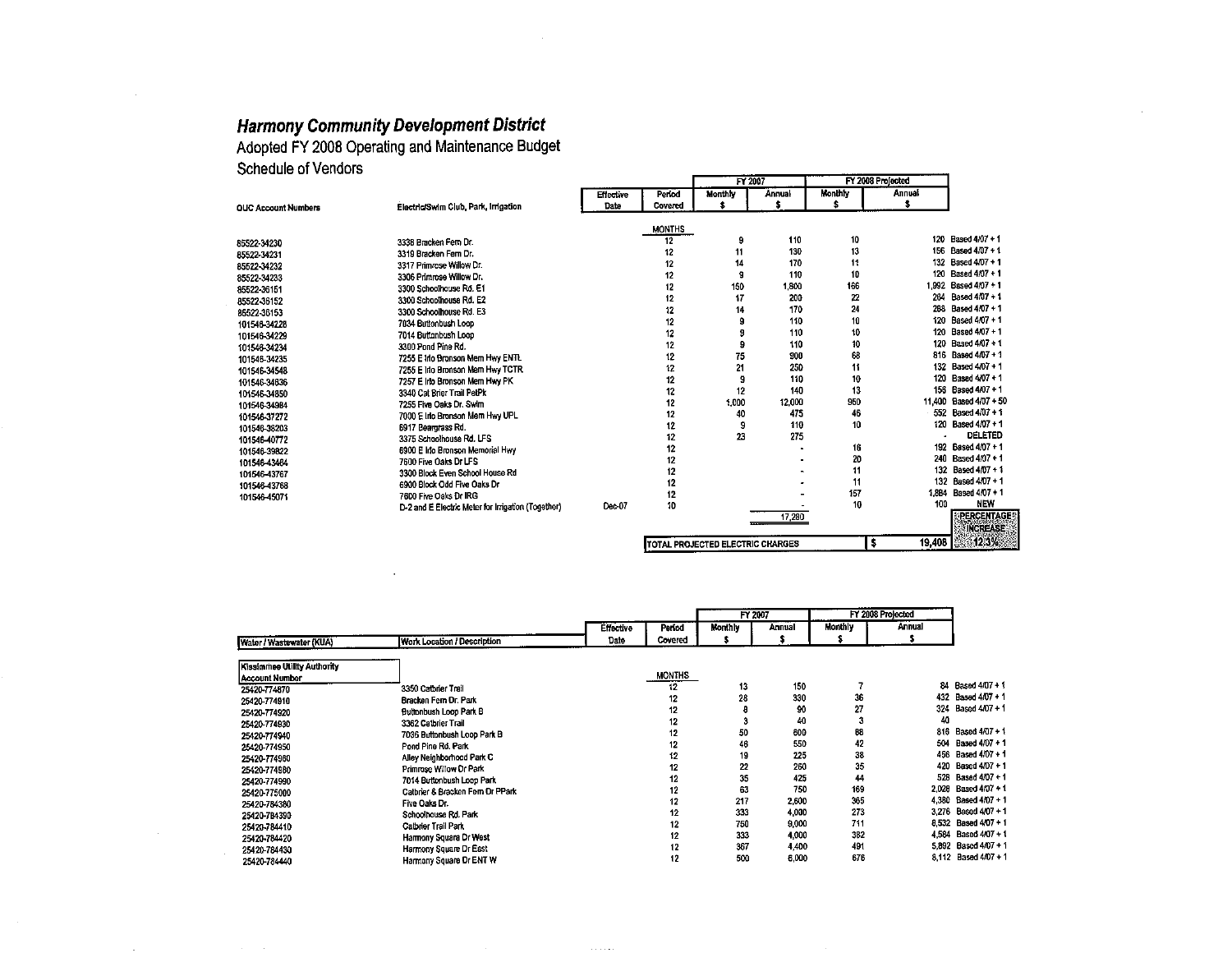$\boldsymbol{\beta}$ 

Adopted FY 2008 Operating and Maintenance Budget

| Schedule of Vendors |                                     |        |    |                                    |             |       |              |                      |
|---------------------|-------------------------------------|--------|----|------------------------------------|-------------|-------|--------------|----------------------|
| 25420-785210        | Five Oaks Dr. RM                    |        | 12 | 333                                | 4,000       | 378   |              | 4,536 Based 4/07 + 1 |
| 25420-785270        | 7251 Five Oaks Drive Gcart          |        | 12 |                                    |             |       |              |                      |
| 25420-790300        | 7255 Five Oaks Dr CABAN             |        | 12 | 108                                | 1,300       | 68    |              | 816 Based 4/07 + 1   |
| 25420-790660        | 7255 Five Oaks Dr POOL              |        | 12 | 67                                 | 800         | 53    | 636          | Based 4/07 + 1       |
| 25420-790670        | 7255 Five Oaks Dr SHOWR             |        | 12 | 29                                 | 350         | 28    | 336          | Based 4/07 + 1       |
| 25420-790680        | 7255 Five Oaks Dr RECLM             |        | 12 | 217                                | 2,600       | 77    | 924          | Based 4/07 + 1       |
| 25420-812210        | 3300 Schoolhouse Rd RM              |        | 12 | 525                                | 6,300       | 514   | 6,168        | Based 4/07 + 1       |
| 25420-819280        | 3300 Schoolhouse Rd Park            |        | 12 | 92                                 | 1,100       | 163   | 1.956        | Based 4/07 + 1       |
| 25420-846710        | Harmony Square Dr & 192             |        | 12 | 525                                | 6.300       | 414   | 4,968        | Based 4/07 + 1       |
| 25420-855740        | Schoolhouse Rd Park                 |        | 12 | 275                                | 3,300       | 439   | 5,268        | Based 4/07 + 1       |
| 25420-903760        | 6900 E Irlo Bronson Mem Hwy         |        | 12 | 417                                | 5,000       | 675   | 8,100        | Based 4/07 + 1       |
| 25420-908770        | 3375 Scholl House Rd LFTST          |        | 12 |                                    |             |       |              |                      |
| 25420-933910        | 6900 Five Oaks Dr BLK RCLM          |        | 12 |                                    |             | 413   | 4,956        | Based 4/07 + 1       |
| 25420-933920        | 3300 Scool House RD BLK RCLM        |        | 12 |                                    |             | 299   | 3.588        | Based 4/07 + 1       |
| 25420-941290        | 7600 Five Oaks Drive                |        | 12 |                                    |             | 87    | 1.044        | Based 4/07 + 1       |
| 25420-948250        | 7300 Five Oaks Drive RCLM           |        | 12 |                                    |             | 2,892 | 34,704       | Based 4/07 + 1       |
| 25420-948380        | 7500 Five Oaks Drive RCLM           |        | 12 |                                    |             | 1,421 | 17,052       | Based 4/07 + 1       |
|                     | D-2 and E Water Meter for Imigation | Dec-07 | 10 |                                    |             | 10    | 100          | <b>NEW</b>           |
|                     |                                     |        |    |                                    | \$64,470.00 |       |              | <b>PERCENTAGE®</b>   |
|                     |                                     |        |    |                                    |             |       |              | <b>INCREASE!</b>     |
|                     |                                     |        |    | TOTAL PROJECTED WATER / WASTEWATER |             |       | 135,560<br>s | $110.3\%$            |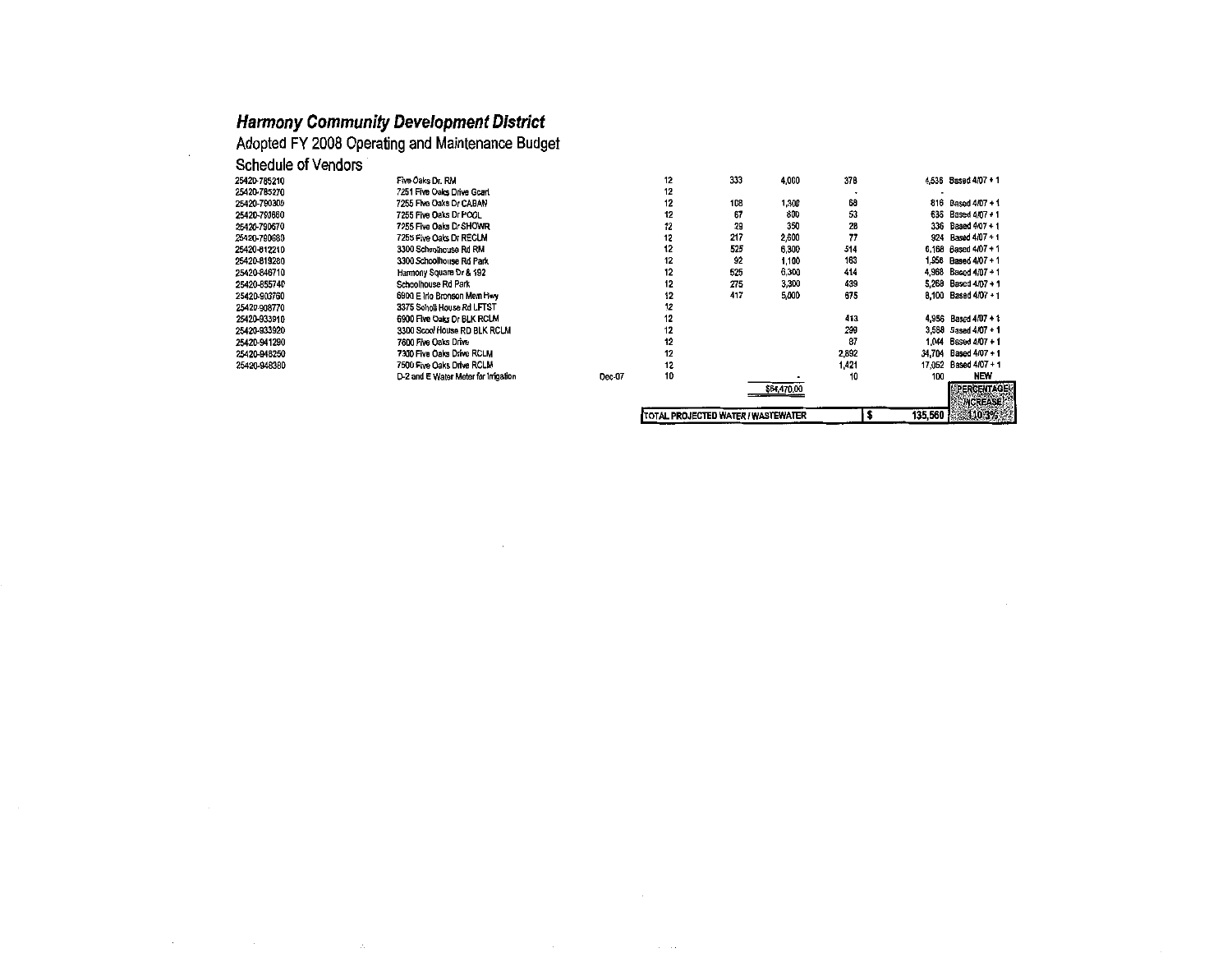$\label{eq:2} \frac{1}{\sqrt{2\pi}}\int_{0}^{\infty}\frac{d\mu}{\lambda}d\mu\int_{0}^{\infty}\frac{d\mu}{\lambda}d\mu\int_{0}^{\infty}\frac{d\mu}{\lambda}d\mu\int_{0}^{\infty}\frac{d\mu}{\lambda}d\mu\int_{0}^{\infty}\frac{d\mu}{\lambda}d\mu\int_{0}^{\infty}\frac{d\mu}{\lambda}d\mu\int_{0}^{\infty}\frac{d\mu}{\lambda}d\mu\int_{0}^{\infty}\frac{d\mu}{\lambda}d\mu\int_{0}^{\infty}\frac{d\mu}{\lambda}d\mu\int_{$ 

**Harmony Community Development District**<br>Adopted FY 2008 Operating and Maintenance Budget Schedule of Vendors

|                         |                                    |                  |               | FY 2007 |                                         | FY 2008 Projected |        |                                |
|-------------------------|------------------------------------|------------------|---------------|---------|-----------------------------------------|-------------------|--------|--------------------------------|
| MAINTENANCE             |                                    | <b>Effective</b> | Period        | Monthly | Annual                                  | <b>Monthly</b>    | Annual |                                |
| Telephone (Dock Master) | <b>Work Location / Description</b> | Date             | Covered       |         |                                         |                   |        |                                |
|                         |                                    |                  | <b>MONTHS</b> |         |                                         |                   |        |                                |
|                         | Telephone (Dock Master)            |                  | 12            | 90      | 1,080                                   | 150               |        | 1,800 Two Phones<br>PERCENTAGE |
|                         |                                    |                  |               |         | 1,080                                   |                   |        | <b>INCREASE</b>                |
|                         |                                    |                  |               |         | TOTAL PROJECTED TELEPHONE (DOCK MASTER) |                   |        | 1,800 3.66.7%                  |
|                         |                                    |                  |               |         |                                         |                   |        |                                |

|                                                                                                                                                                                                                                                                                             |                                                                                                                                                                                                                                 |                  |              |                | <b>FY 2007</b>                                       |            | FY 2008 Projected |                                         |
|---------------------------------------------------------------------------------------------------------------------------------------------------------------------------------------------------------------------------------------------------------------------------------------------|---------------------------------------------------------------------------------------------------------------------------------------------------------------------------------------------------------------------------------|------------------|--------------|----------------|------------------------------------------------------|------------|-------------------|-----------------------------------------|
|                                                                                                                                                                                                                                                                                             |                                                                                                                                                                                                                                 | <b>Effective</b> | Period       | <b>Monthly</b> | Annual                                               | Monthly    | Annual            |                                         |
| <b>Lake &amp; Wetland Maintenance</b>                                                                                                                                                                                                                                                       | Work Location / Description                                                                                                                                                                                                     | Date             | Covered      |                |                                                      |            |                   |                                         |
| Ligoral Shelf Maintenance (5.05 Acres)<br>Spot Spraying for the control of Catall, Brush,<br>Primrose Willow, Torpedo Grass, Vine & Fernel                                                                                                                                                  | (8 Sights) #1, #4-#6, #10-#13                                                                                                                                                                                                   |                  | MONTHS<br>12 | 417            | 5,000                                                | 417        | 5.000             |                                         |
| CDD Ponds - Aquatic Systems<br>Algae & Aquatic Weed Control, Shareline Grass<br>Control to Water's Edge, Trigoid Grass Carp Studing.<br>Triploid Grass Carp Permitting, Carp Berrier Installation<br>Management Reporting, 36 Inspections witnestment<br>All above included in monthly cost | (33 Ponds) #1-#8, #10 - #31, D2, E, Behind Uff Station<br>50,235 total linear foot permeter                                                                                                                                     |                  | 12           | 2,333          | 28,000                                               | 2,513      | 30,156            |                                         |
| <b>Buck Lake</b><br>Gas Pipeline Easement Canal                                                                                                                                                                                                                                             | West Canal System 15,920 total linear it perimeter<br>9,800 total inear it perimeter<br>Algae & Aquatic Weed Control, Shoreline Grass Control to Water's Edge<br>Management Reporting, 24 Inspections, Included in monthly cost |                  | 12<br>12     |                | $\overline{\phantom{a}}$<br>$\blacksquare$<br>33,000 | 459<br>292 | 5,508<br>3,504    | <b>SPERCENTAGES</b><br><b>INCREASE:</b> |
|                                                                                                                                                                                                                                                                                             |                                                                                                                                                                                                                                 |                  |              |                | TOTAL PROJECTED LAKE & WETLAND MAINT.                |            | 44,168<br>s       | 33.8%                                   |

|                            |                                  |           |               |         | FY 2007 | FY 2008 Projected |        |
|----------------------------|----------------------------------|-----------|---------------|---------|---------|-------------------|--------|
|                            |                                  | Effective | Period        | Monthly | Annual  | Monthly           | Annual |
| Lake Shore Park Facilities | Work Location / Description      | Date      | Covered       |         |         |                   |        |
|                            |                                  |           | <b>MONTHS</b> |         |         |                   |        |
| <b>Robert's</b>            | Lakeshore Pk/Water Feature Cing. |           | 12            | 185     | 2,220   | 185               | 2,220  |
| Diamond Cleaning           | Lakeshore Pk/Restroom Cleaning   |           | 12            | 325     | 3,900   | 325               | 3.900  |
| Spies                      | Lakeshore Pk/Bldg. Maintenance   |           | 12            | 50      | 600     | 50                | 600    |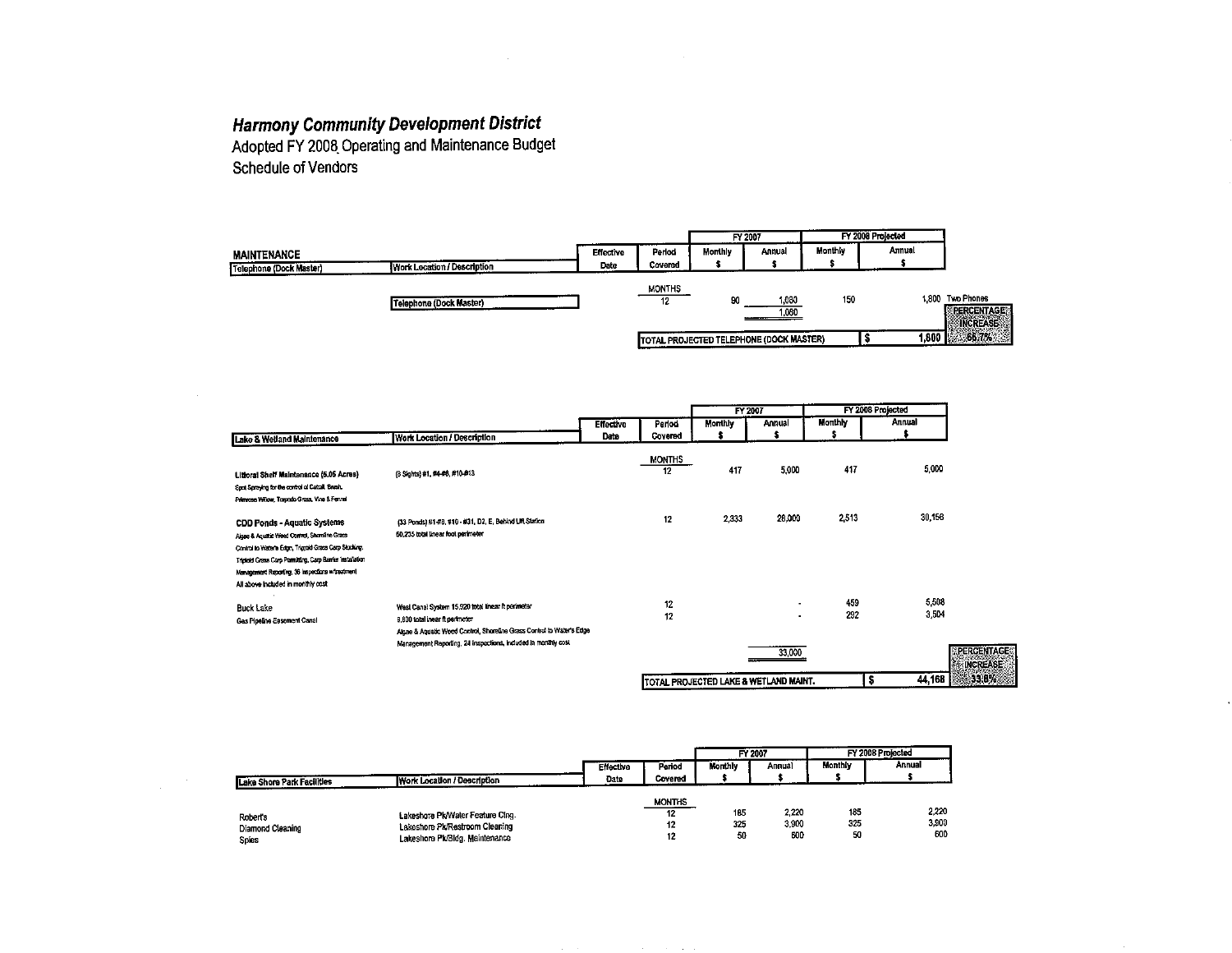$\sim 10^7$ 

 $\mathcal{L}_{\text{max}}$ 

 $\Delta$ 

Adopted FY 2008 Operating and Maintenance Budget Schedule of Vendors

| <b>.</b>                                                        |  |
|-----------------------------------------------------------------|--|
| AKE SHORE PARK FACILITIES<br>ITC.<br>FATED<br>with.<br>'N<br>-- |  |

|                         |                                  |                  |                     | FY 2007 |                                          | FY 2008 Projected |        |                                        |
|-------------------------|----------------------------------|------------------|---------------------|---------|------------------------------------------|-------------------|--------|----------------------------------------|
|                         |                                  | <b>Effective</b> | Period              | Monthly | Annual                                   | Monthly           | Annual |                                        |
| Lake Shore Park Supples | Work Location / Description      | Date             | Covered             |         |                                          |                   |        |                                        |
| Spies                   | Lakeshore Pk/Water Feature Chem. |                  | <b>MONTHS</b><br>12 | 50      | 600                                      | 50                | 600    |                                        |
|                         |                                  |                  |                     |         | \$600.00                                 |                   |        | <b>SPERCENTAGES</b><br><b>INCREASE</b> |
|                         |                                  |                  |                     |         | TOTAL PROJECTED LAKE SHORE PARK SUPPLIES |                   | 600    | 0.0%                                   |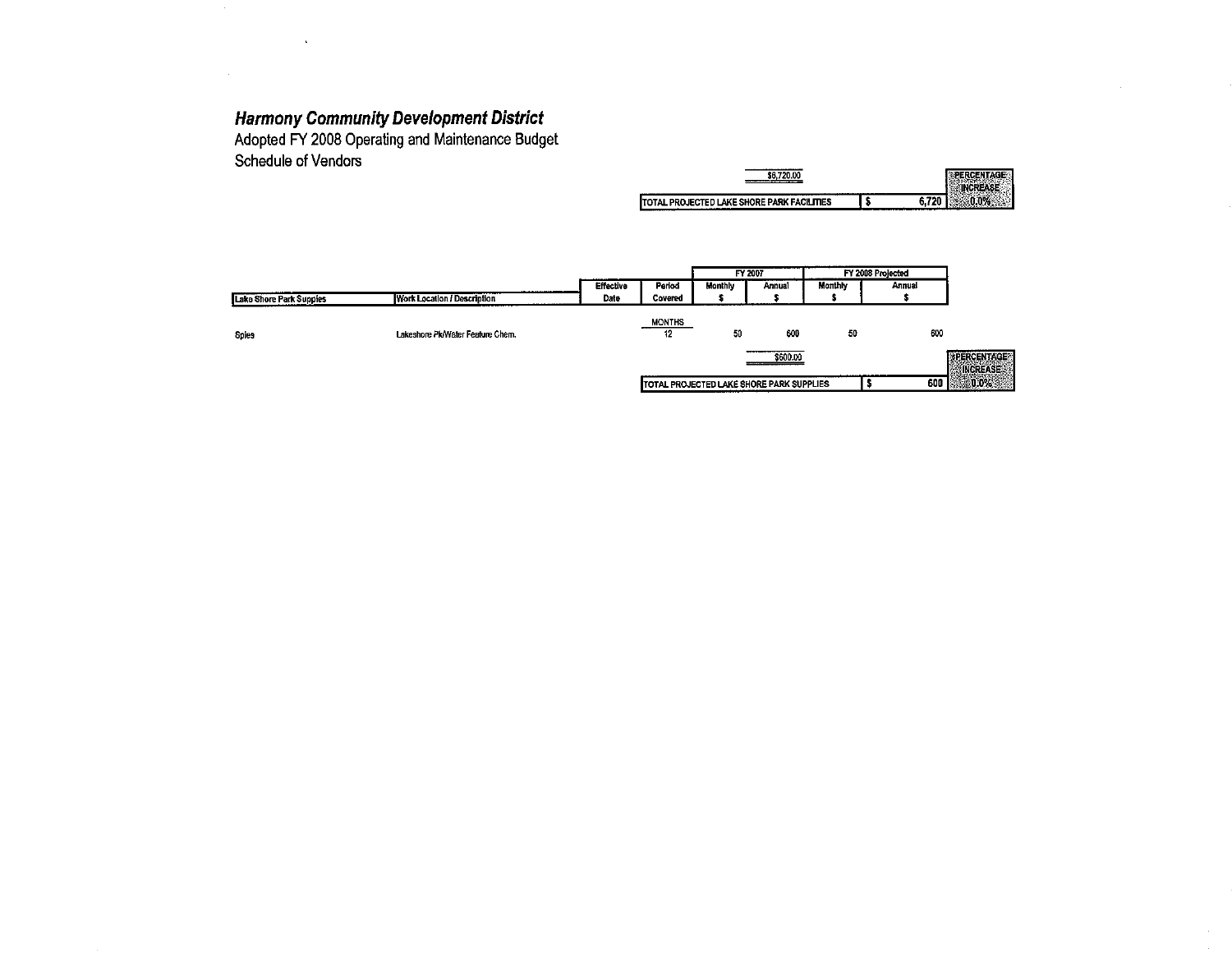**Harmony Community Development District**<br>Adopted FY 2008 Operating and Maintenance Budget Schedule of Vendors

| <b>Effective</b> | Period              | Monthly | Annual              | Monthly | Annual                                      |                               |
|------------------|---------------------|---------|---------------------|---------|---------------------------------------------|-------------------------------|
| Date             | Covered             |         |                     |         |                                             |                               |
|                  | <b>MONTHS</b><br>12 | 822     | 9,858<br>\$9,858.00 | 822     | 9,858                                       | PERCENTAGE<br><b>INCREASE</b> |
|                  |                     |         |                     |         | 9,858                                       | $1.600\%$                     |
|                  |                     |         |                     | FY 2007 | TOTAL PROJECTED PRESSURE CLEANING HARDSCAPE | FY 2008 Projected             |

|                                          |                                   |                  |         | FY 2007 |             | FY 2008 Projected |        |                     |
|------------------------------------------|-----------------------------------|------------------|---------|---------|-------------|-------------------|--------|---------------------|
|                                          |                                   | <b>Effective</b> | Period  | Monthly | Annual      | Monthly           | Annual |                     |
| Pool Cleaning & Maintenance (Swim Club & |                                   |                  |         |         |             |                   |        |                     |
| Ashley Park)                             | Work Location / Description       | Date             | Covered |         |             |                   |        |                     |
|                                          |                                   |                  |         |         |             |                   |        |                     |
| Ashley Park Pool & Cabana                |                                   |                  | MONTHS  |         |             |                   |        |                     |
| <b>Robert's</b>                          | Swim Club/Pool Cleaning           |                  | 12      | 600     | 7,200       | 600               | 7,200  |                     |
| <b>Diamond Cleaning</b>                  | Swim Club/Restroom Cleaning       |                  | 12      | 733     | 8,800       | 650               | 7,800  |                     |
|                                          | Swim/Club Building Maintenance    |                  | 12      | 50      | 600         | 50                | 600    |                     |
| Symbiot                                  | Swim Club/Heater Maint, Agreement |                  | 12      | 40      | 475         | 40                | 475    |                     |
| <b>Robert's</b>                          | Pool Cleaning                     | Estimate         | 12      | 281     | 3,375       | 281               | 3,375  |                     |
| Diamond Cleaning                         | Restroom Cleaning                 | Estimate         | 12      | 244     | 2,925       | 244               | 2,925  |                     |
|                                          | <b>Building Maintenance</b>       | Estimate         | 12      | 19      | 225         | 19                | 225    |                     |
|                                          |                                   |                  |         |         | \$23,600.00 |                   |        | <b>EPERCENTAGES</b> |

|                                                        | <b>DECREASESS</b> |
|--------------------------------------------------------|-------------------|
| <b>TOTAL PROJECTED POOL CLEANING &amp; MAINTENANCE</b> |                   |

|                                         |                                            |                  | FY 2007                   |                               | FY 2008 Projected       |            |                |                               |
|-----------------------------------------|--------------------------------------------|------------------|---------------------------|-------------------------------|-------------------------|------------|----------------|-------------------------------|
|                                         |                                            | <b>Effective</b> | Period                    | Monthly                       | Annual                  | Monthly    | Annual         |                               |
| Pool Supplies (Swim Club & Ashley Park) | <b>Work Location / Description</b>         | Date             | Covered                   |                               |                         |            |                |                               |
| Sples<br>Spies                          | Swim Club/Pool Chemicals<br>Pool Chemicals | Estimate         | <b>MONTHS</b><br>12<br>12 | 350<br>113                    | 4.200<br>1,350<br>5,550 | 350<br>113 | 4,200<br>1,350 | PERCENTAGE<br><b>INCREASE</b> |
|                                         |                                            |                  |                           | TOTAL PROJECTED POOL SUPPLIES |                         |            | 5,550          | $0.0\%$                       |
|                                         |                                            |                  |                           |                               |                         |            |                |                               |

|                                                                     |           |         |         | FY 2007 | FY 2008 Projected |        |  |
|---------------------------------------------------------------------|-----------|---------|---------|---------|-------------------|--------|--|
| ------                                                              | Effective | Period  | Monthly | Annual  | Monthly           | Annual |  |
| Work Location / Description<br>Pat Pa<br><b>Yk Management</b><br>__ | Date      | Covered |         |         |                   |        |  |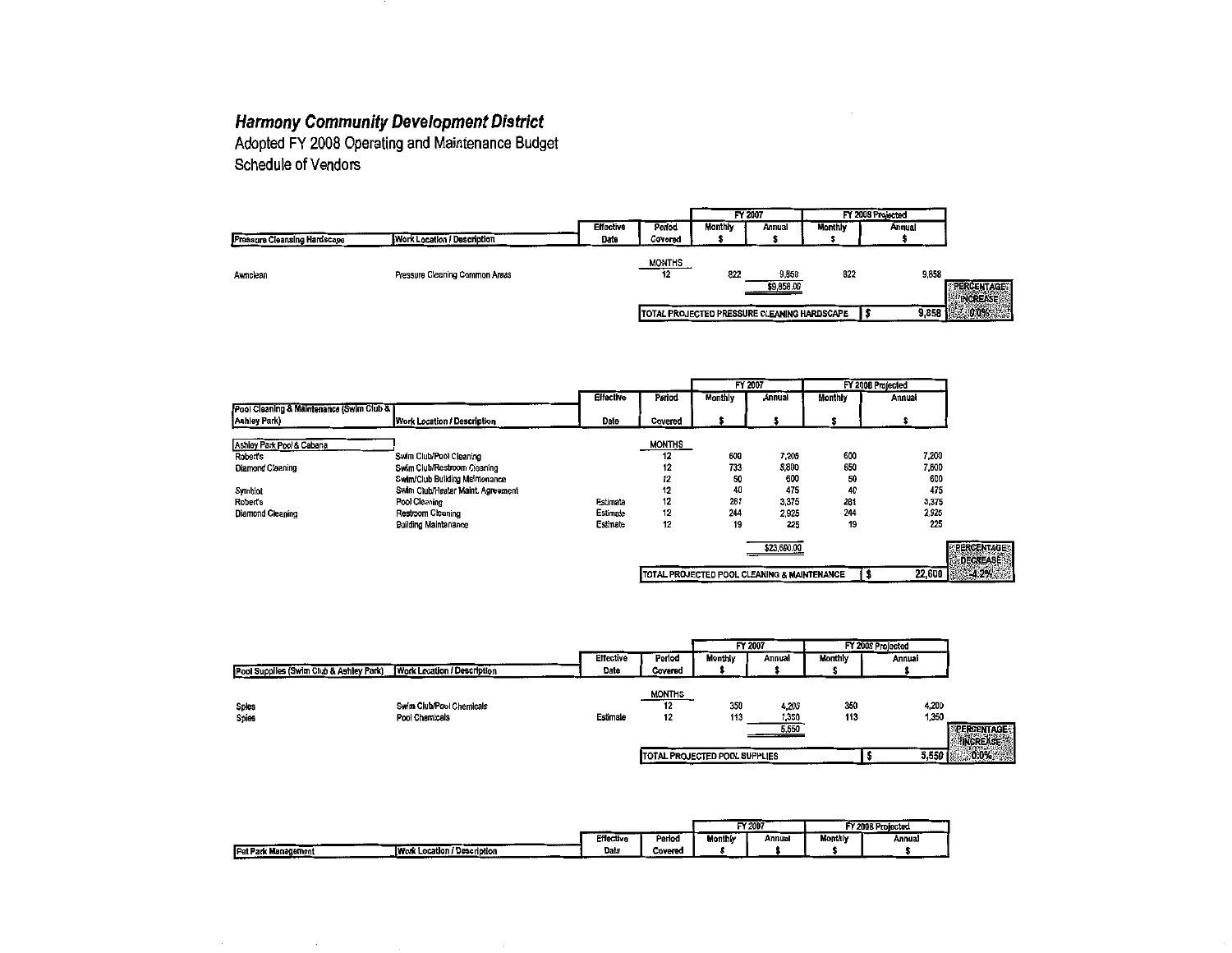Adopted FY 2008 Operating and Maintenance Budget Schedule of Vendors

Pet Park Management

 $\sim 10^7$ 

 $\sim 10^{-1}$ 

| <b>MONTHS</b><br>12 | 3.600<br>300<br>\$3.600.00                  | 300 | 3,600 |
|---------------------|---------------------------------------------|-----|-------|
|                     | <b>ITOTAL PROJECTED PET PARK MANAGEMENT</b> |     |       |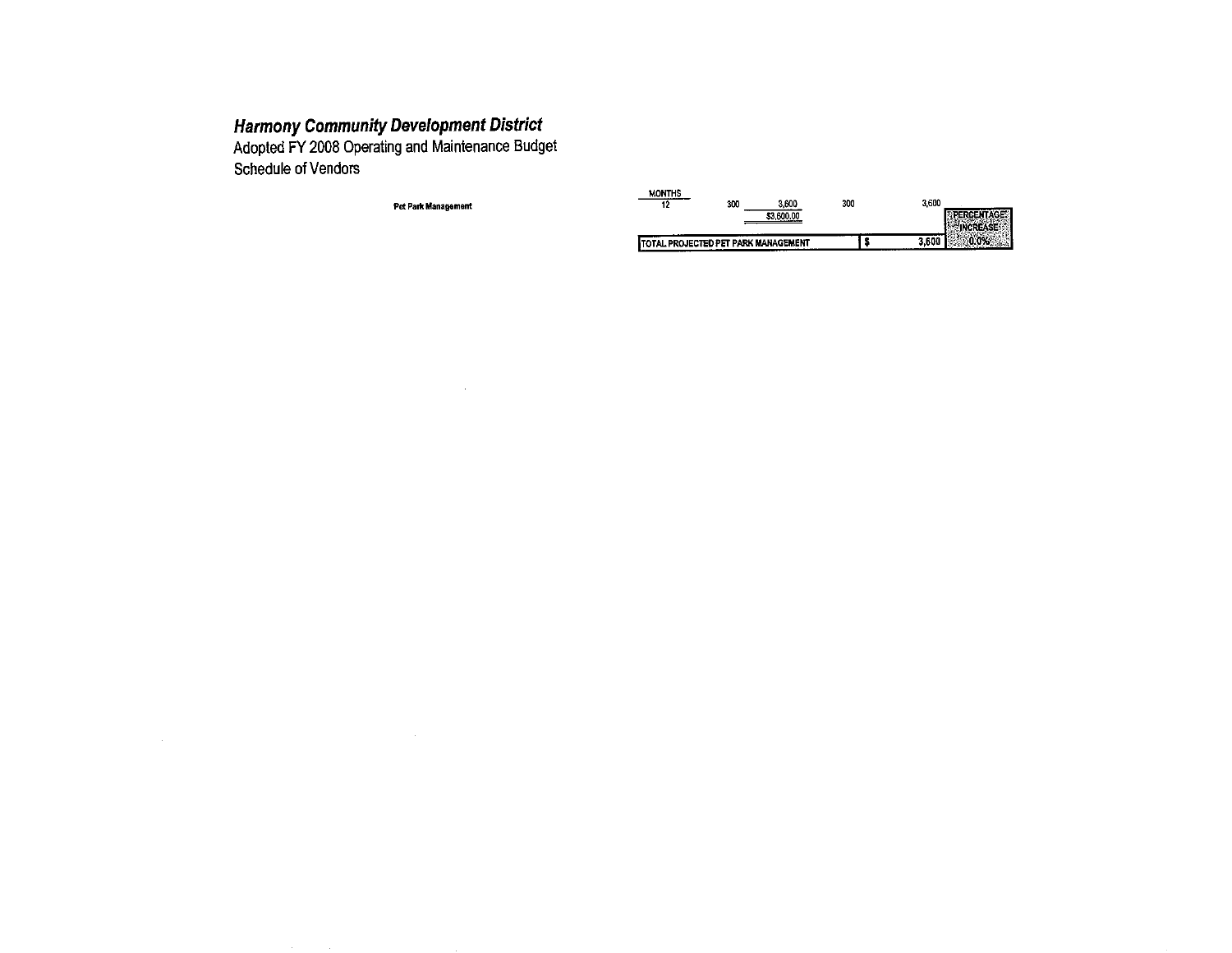Adopted FY 2008 Operating and Maintenance Budget Schedule of Vendors

|                                                                  |                  |               | FY 2007 |                                     | FY 2006 Projected |        |                                          |
|------------------------------------------------------------------|------------------|---------------|---------|-------------------------------------|-------------------|--------|------------------------------------------|
|                                                                  | <b>Effective</b> | Period        | Monthly | Annual                              | <b>Monthly</b>    | Annual |                                          |
| <b>General Maintenance</b><br><b>Work Location / Description</b> | Date             | Covered       |         |                                     |                   |        |                                          |
|                                                                  |                  | <b>MONTHS</b> |         |                                     |                   |        |                                          |
| General Maintenance                                              |                  | 12            | 1,200   | 14,400                              | 1,200             | 14,400 |                                          |
|                                                                  |                  |               |         | \$14,400.00                         |                   |        | <b>EPERCENTAGE</b><br><b>EQUINCREASE</b> |
|                                                                  |                  |               |         | TOTAL PROJECTED GENERAL MAINTENANCE |                   | 14,400 | 24.30.0%                                 |

|                      |                                   |                  |               | FY 2007        |                                      | FY 2008 Projected |        |                                   |
|----------------------|-----------------------------------|------------------|---------------|----------------|--------------------------------------|-------------------|--------|-----------------------------------|
|                      |                                   | <b>Effective</b> | Period        | <b>Monthly</b> | Annual                               | Monthly           | Annual |                                   |
| Permits and Licenses | Work Location / Description       | Date             | Covered       |                |                                      |                   |        |                                   |
|                      |                                   |                  |               |                |                                      |                   |        |                                   |
|                      |                                   |                  | <b>MONTHS</b> |                |                                      |                   |        |                                   |
|                      | Swim Club/Operating Permits       |                  | 12            | 29             | 350                                  | 30                | 360    |                                   |
|                      | Lakeshore Pk/Water Feature Permit |                  | 12            | 10             | 115                                  | 10                | 115    |                                   |
|                      | Operating Permits                 | Estimate         | 12            | 18             | 210                                  | 18                | 210    |                                   |
|                      |                                   |                  |               |                | 675                                  |                   |        | <b><i><b>EPERCENTAGES</b></i></b> |
|                      |                                   |                  |               |                |                                      |                   |        | <b>INCREASE</b>                   |
|                      |                                   |                  |               |                | TOTAL PROJECTED PERMITS AND LICENSES |                   | 685    | $-1.5%$                           |
|                      |                                   |                  |               |                |                                      |                   |        |                                   |



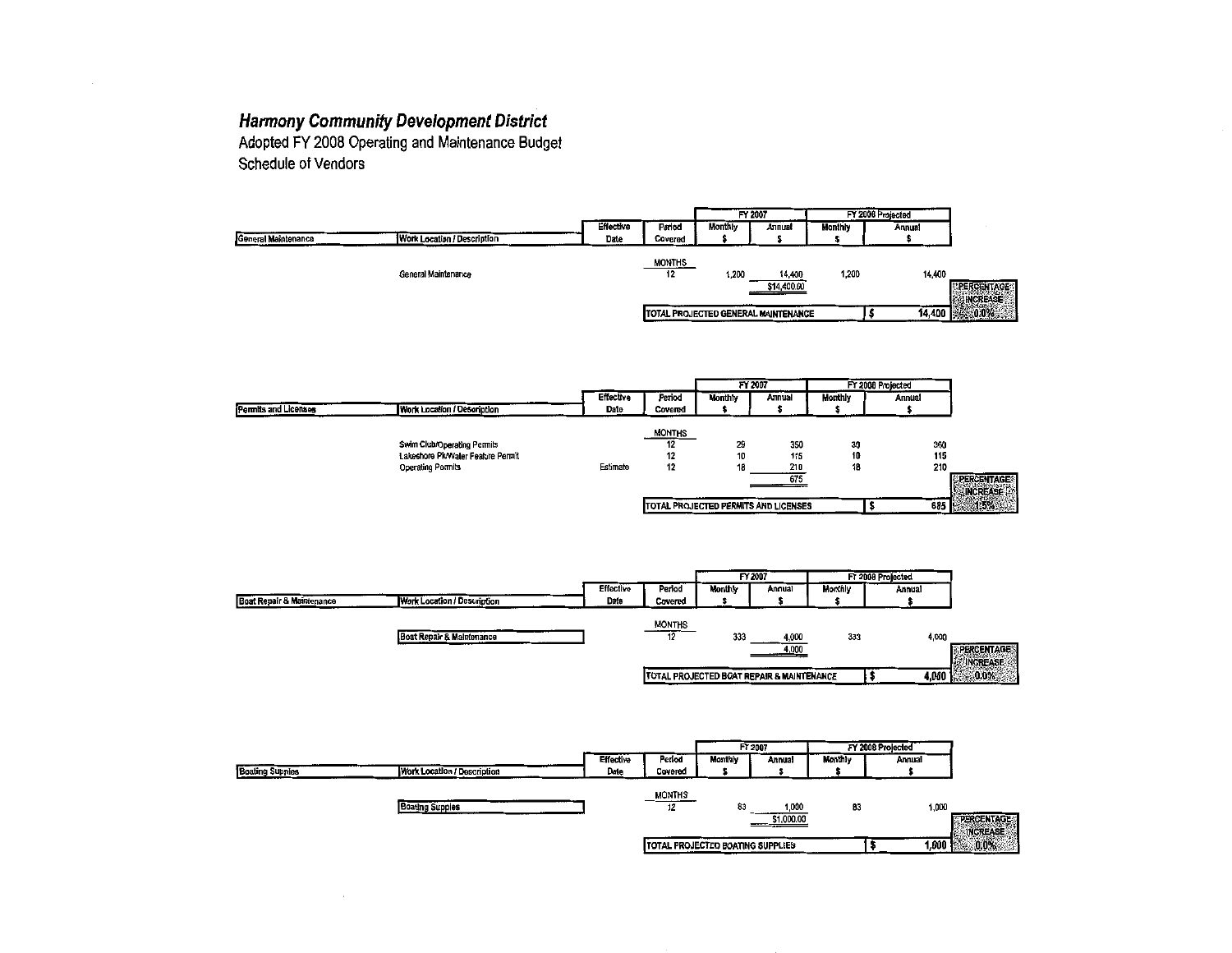$\sim$ 

**Harmony Community Development District**<br>Adopted FY 2008 Operating and Maintenance Budget<br>Schedule of Vendors

 $\Delta \sim 10^4$ 

 $\sim$ 

 $\alpha$ 

|                               |                                    |                  | FY 2007       |                |                                        |                | <b>FY 2008 Projected</b> |                     |
|-------------------------------|------------------------------------|------------------|---------------|----------------|----------------------------------------|----------------|--------------------------|---------------------|
|                               |                                    | <b>Effective</b> | Period        | <b>Monthly</b> | Annual                                 | <b>Monthly</b> | Annual                   |                     |
| <b>Boating Capital Outlay</b> | <b>Work Location / Description</b> | Date             | Covered       |                |                                        |                |                          |                     |
|                               |                                    |                  |               |                |                                        |                |                          |                     |
|                               |                                    |                  | <b>MONTHS</b> |                |                                        |                |                          |                     |
|                               | <b>Boating Capital Outlay</b>      |                  | 12            | 1.500          | 18,000                                 |                |                          | <b>REERCENTAGE®</b> |
|                               |                                    |                  |               |                | 18,000                                 |                |                          | <b>DECREASE</b>     |
|                               |                                    |                  |               |                | TOTAL PROJECTED BOATING CAPITAL OUTLAY |                |                          | $-100.0%$           |
|                               |                                    |                  |               |                |                                        |                |                          |                     |
|                               |                                    |                  |               |                |                                        |                |                          |                     |

 $\sim$ 

 $\mathbf{r}$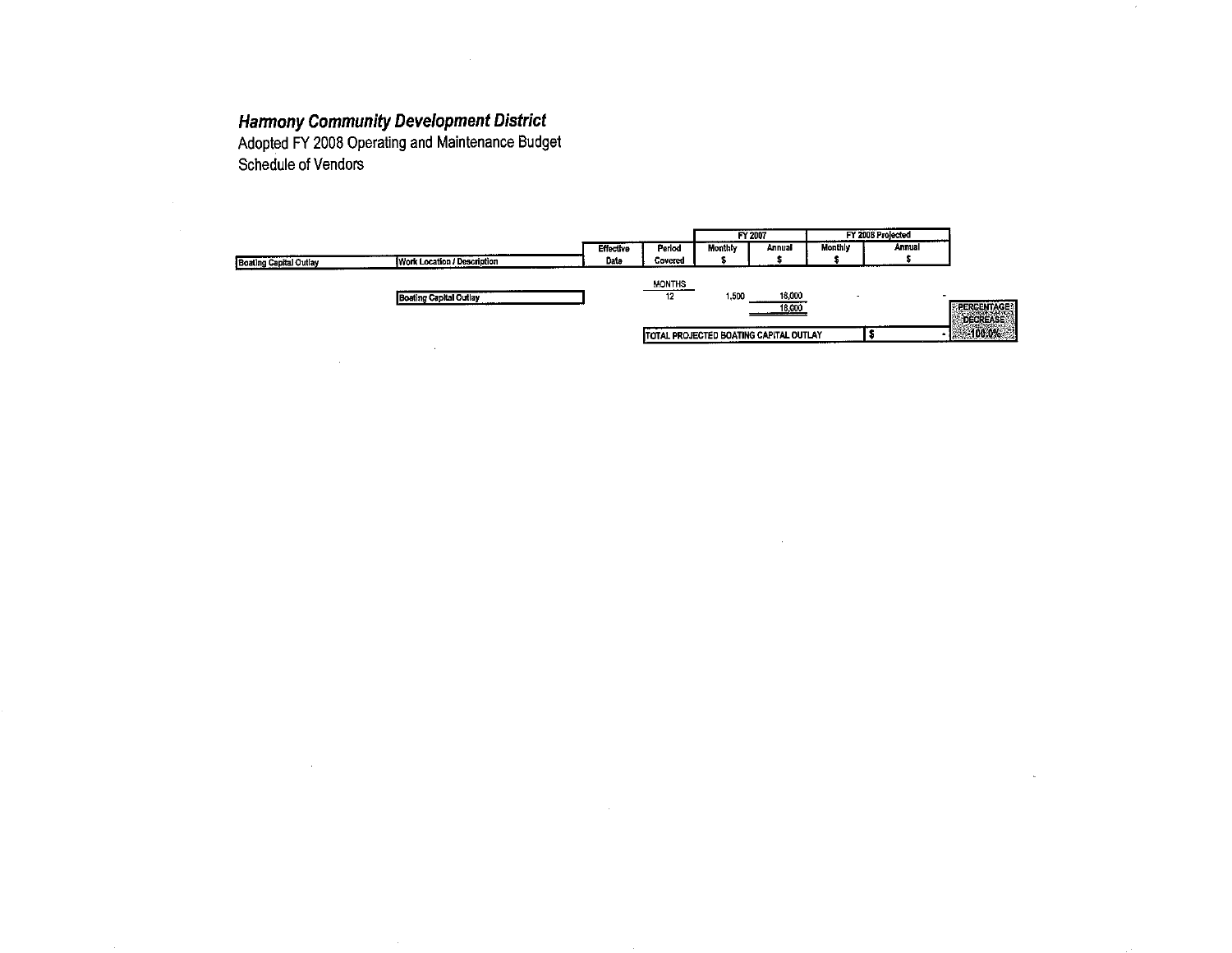Adopted FY 2008 Operating and Maintenance Budget **Schedule of Vendors** 

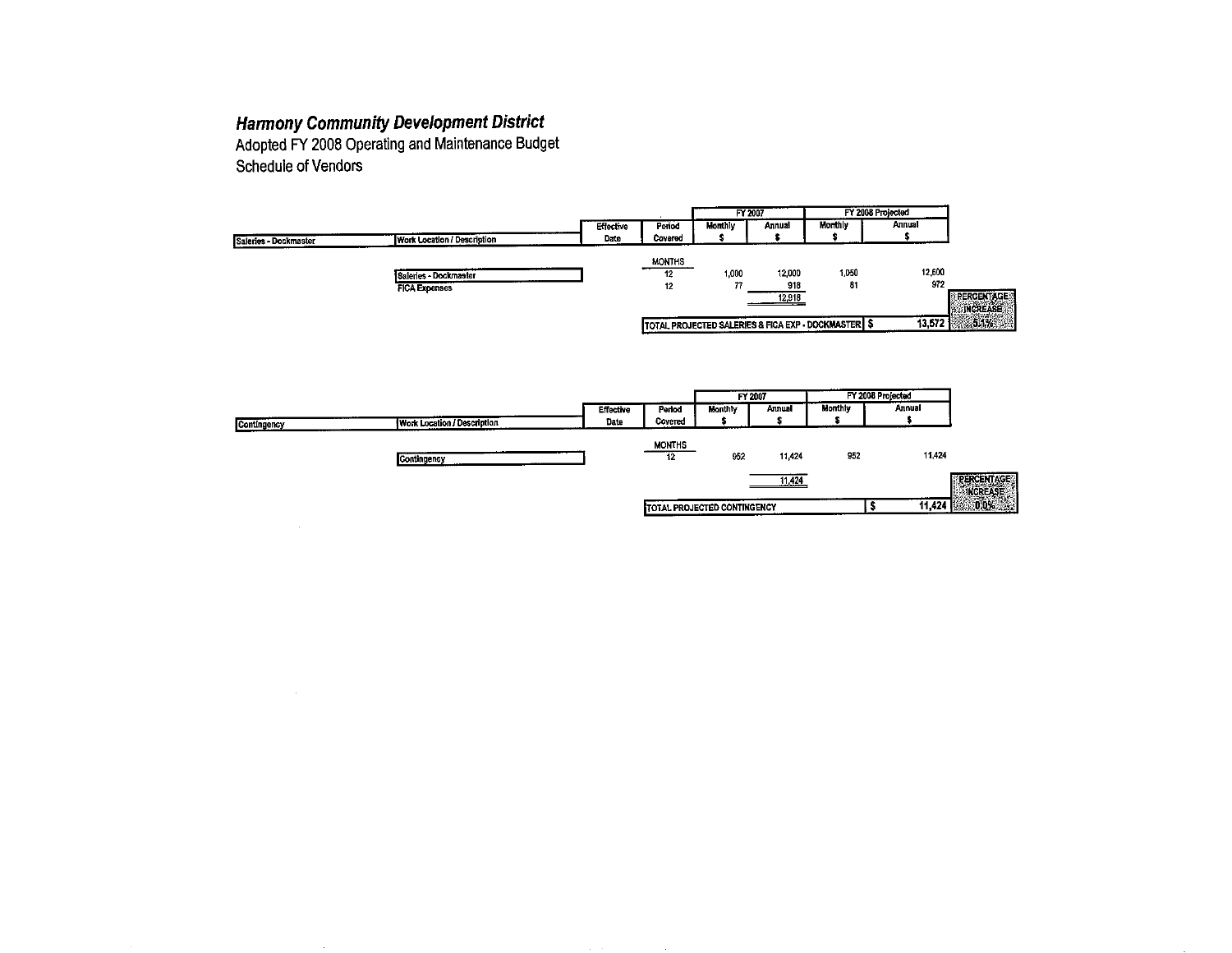# **Harmony Community Development District Adopted Budget FY 2008 Debt Service Fund • 2001 Series**

## BOARD ADOPTED: 8/09/07

| <b>Description</b>                    | Proposed<br><b>Budget</b><br>FY 2008 |
|---------------------------------------|--------------------------------------|
| <b>Revenues:</b>                      |                                      |
| Assessments On Roll                   | \$<br>875,901                        |
| <b>Assessments Off Roll</b>           | 648,273                              |
| <b>Assessments - Discounts</b>        | (35,036)                             |
| Assessment Prepayments                |                                      |
| Interest Income                       |                                      |
| <b>Total Revenues</b>                 | 1,489,138                            |
| <b>Expenditures:</b>                  |                                      |
| <b>Principal Retirement</b>           | 255,000                              |
| <b>Principal Prepayments</b>          |                                      |
| Interest Expense - Nov 1              | 596,313                              |
| Interest Expense - May 1              | 596,313                              |
| <b>Collection Fees</b>                | 17,518                               |
| <b>Excess Reserves</b>                |                                      |
| <b>Total Expenditures</b>             | 1,465,143                            |
| <b>Excess Revenues (Expenditures)</b> | 23,995                               |
| <b>Fund Balance - Beginning</b>       | 2,029,958                            |
| <b>Fund Balance - Ending</b>          | 2,053,953                            |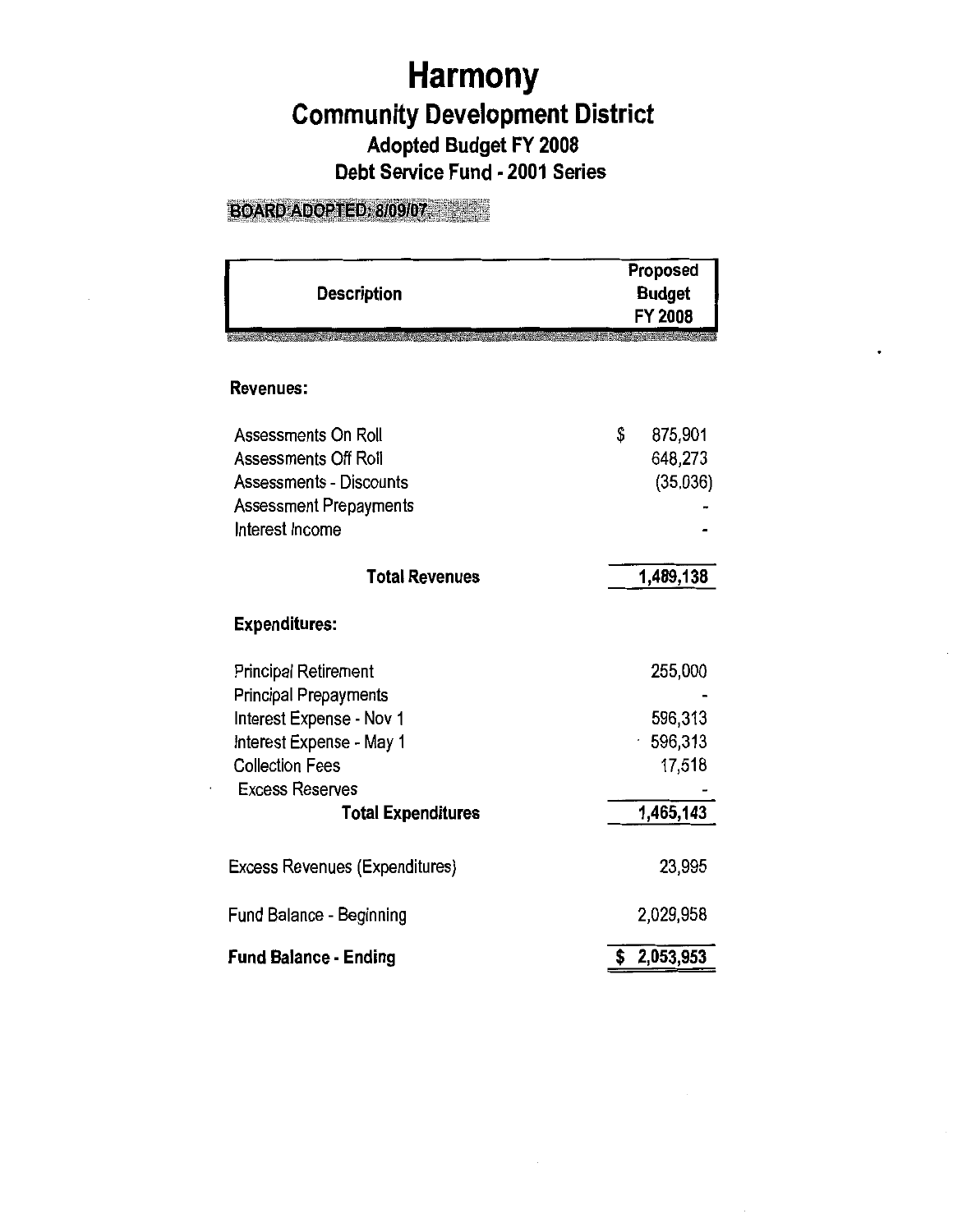## **Harmony**

**Community Development District**  Series 2001 Special Assessment Bonds

## **AMORTIZATION SCHEDULE**

| <b>DATE</b>          |          | <b>BALANCE</b>                 | <b>RATE</b>    |         | <b>PRINCIPAL</b> |          | <b>INTEREST</b>          | <b>TOTAL</b>                |               |  |
|----------------------|----------|--------------------------------|----------------|---------|------------------|----------|--------------------------|-----------------------------|---------------|--|
| 11/01/04             | \$       | 17,280,000.00                  | 7.25%          | \$      | 105,000.00       | \$       | 626,400.00               | \$                          | 1,573,993.75  |  |
| 05/01/05             | \$       | 17,175,000.00                  | 7.25%          | \$      | 220,000.00       | \$       | 622,593.75               |                             |               |  |
| 11/01/05             | \$       | 16,955,000.00                  | 7.25%          | \$      | 50,000.00        | \$       | 614,618.75               | \$                          | 1,497,425.00  |  |
| 05/01/06             | \$       | 16,905,000.00                  | 7.25%          | \$      | 220,000.00       | \$       | 612,806.25               |                             |               |  |
| 11/01/06             | \$       | 16,685,000.00                  | 7.25%          | \$      |                  | \$       | 604,831.25               | \$                          | 1,444,662.50  |  |
| 05/01/07             | \$       | 16,685,000.00                  | 7.25%          | \$      | 235,000.00       | \$       | 604,831.25               |                             |               |  |
| 11/01/07             | \$       | 16,450,000.00                  | 7.25%          | \$      |                  | \$       | 596,312.50 \$            |                             | 1,447,625.00  |  |
| 05/01/08             | \$       | 16,450,000.00                  | 7.25%          | \$      | 255,000.00       | \$       | 596,312.50               |                             |               |  |
| 11/01/08             | \$       | 16,195,000.00                  | 7.25%          | \$      |                  | \$       | 587,068.75               | \$                          | 1,444,137.50  |  |
| 05/01/09             | Ş        | 16,195,000.00                  | 7.25%          | \$      | 270,000.00       | \$       | 587,068.75               |                             |               |  |
| 11/01/09             | \$       | 15,925,000.00                  | 7.25%          | \$      |                  | \$       | 577,281.25               | \$                          | 1,444,562.50  |  |
| 05/01/10             | \$       | 15,925,000.00                  | 7.25%          | \$      | 290,000.00       | \$       | 577,281.25               |                             |               |  |
| 11/01/10             | \$       | 15,635,000.00                  | 7.25%          | \$      |                  | \$       | 566,768.75               | \$                          | 1,448,537.50  |  |
| 05/01/11             | \$       | 15,635,000.00                  | 7.25%          | \$      | 315,000.00       | \$       | 566,768.75               |                             |               |  |
| 11/01/11             | \$       | 15,320,000.00                  | 7.25%          | \$      |                  | \$       | 555,350.00               | \$                          | 1,445,700.00  |  |
| 05/01/12             | \$       | 15,320,000.00                  | 7.25%          | \$      | 335,000.00       | \$       | 555,350.00               |                             |               |  |
| 11/01/12             | \$       | 14,985,000.00                  | 7.25%          | \$      |                  | \$       | 543,206.25               | \$                          | 1,441,412.50  |  |
| 05/01/13             | \$       | 14,985,000.00                  | 7.25%          | \$      | 355,000.00       | \$       | 543,206.25               |                             |               |  |
| 11/01/13             | \$       | 14,630,000.00                  | 7.25%          | \$      |                  | \$       | 530,337.50               | \$                          | 1,440,675.00  |  |
| 05/01/14             | \$       | 14,630,000.00                  | 7.25%          | \$      | 380,000.00       | \$       | 530,337.50               |                             |               |  |
| 11/01/14             | \$       | 14,250,000.00                  | 7.25%          | \$      |                  | \$       | 516,562.50               | \$                          | 1,443,125.00  |  |
| 05/01/15             | \$       | 14,250,000.00                  | 7.25%          | \$      | 410,000.00       | \$       | 516,562.50               |                             |               |  |
| 11/01/15             | \$       | 13,840,000.00                  | 7.25%          | \$      |                  | \$       | 501,700.00               | \$                          | 1,443,400.00  |  |
| 05/01/16             | \$       | 13,840,000.00                  | 7,25%          | \$      | 440,000.00       | \$       | 501,700.00               |                             |               |  |
| 11/01/16             | \$       | 13,400,000.00                  | 7.25%          | \$      |                  |          | 485,750.00               | \$                          | 1,441,500.00  |  |
| 05/01/17             | \$       | 13,400,000.00                  | 7.25%          | \$      | 470,000.00       | \$       | 485,750.00               |                             |               |  |
| 11/01/17             | \$       | 12,930,000.00                  | 7.25%          | \$      |                  | \$       | 468,712.50               | \$                          | 1,442,425.00  |  |
| 05/01/18             | \$       | 12,930,000.00                  | 7.25%          | \$      | 505,000.00       | \$       | 468,712.50               |                             |               |  |
| 11/01/18             | \$       | 12,425,000.00                  | 7.25%          | \$      |                  | \$       | 450,406.25               | \$                          | 1,440,812.50  |  |
| 05/01/19             | \$       | 12,425,000.00                  | 7.25%          | \$      | 540,000.00       | \$       | 450,406.25               |                             |               |  |
| 11/01/19             | \$       | 11,885,000.00                  | 7.25%          | \$      |                  | \$       | 430,831.25               | \$                          | 1,441,662.50  |  |
| 05/01/20             | \$       | 11,885,000.00                  | 7.25%          | \$      | 580,000.00       | \$       | 430,831.25               | \$                          | 1,444,612.50  |  |
| 11/01/20             | \$       | 11,305,000.00                  | 7.25%<br>7.25% | \$      | 625,000.00       | \$<br>\$ | 409,806.25<br>409,806.25 |                             |               |  |
| 05/01/21<br>11/01/21 | \$<br>\$ | 11,305,000.00                  | 7.25%          | \$<br>S |                  | \$       | 387,150.00               | \$                          | 1,444,300.00  |  |
| 05/01/22             | \$       | 10,680,000.00<br>10,680,000.00 | 7.25%          | \$      | 670,000.00       | \$       | 387,150.00               |                             |               |  |
| 11/01/22             | \$       | 10,010.000.00                  | 7.25%          | \$      |                  | \$       | 362,862.50               | \$                          | 1,445,725.00  |  |
| 05/01/23             | \$       | 10,010,000.00                  | 7.25%          | \$      | 720,000.00       | \$       | 362,862.50               |                             |               |  |
| 11/01/23             | \$       | 9,290,000.00                   | 7.25%          | \$      |                  | \$       | 336,762.50               | \$                          | 1,443,525.00  |  |
| 05/01/24             | \$       | 9,290,000.00                   | 7.25%          | \$      | 770,000.00       | \$       | 336,762.50               |                             |               |  |
| 11/01/24             | \$       | 8,520,000.00                   | 7.25%          | \$      |                  | \$       | 308,850.00               | - \$                        | 1,447,700.00  |  |
| 05/01/25             | \$       | 8,520,000.00                   | 7.25%          | \$      | 830,000.00       | \$       | 308,850.00               |                             |               |  |
| 11/01/25             | \$       | 7,690,000.00                   | 7.25%          | \$      |                  | \$       | 278,762.50               | \$                          | 1,447,525.00  |  |
| 05/01/26             | \$       | 7,690,000.00                   | 7.25%          | \$      | 890,000.00       | \$       | 278,762.50               |                             |               |  |
| 11/01/26             | \$       | 6,800,000.00                   | 7.25%          | \$      |                  | \$       | 246,500.00               | \$                          | 1,448,000.00  |  |
| 05/01/27             | \$       | 6,800,000.00                   | 7.25%          | \$      | 955,000.00       | \$       | 246,500.00               |                             |               |  |
| 11/01/27             | \$       | 5,845,000.00                   | 7.25%          | \$      |                  |          | 211,881.25               | \$                          | 1,448,762.50  |  |
| 05/01/28             | \$       | 5,845,000.00                   | 7.25%          | \$      | 1,025,000.00     | \$       | 211,881.25               |                             |               |  |
| 11/01/28             | \$       | 4,820,000.00                   | 7.25%          | \$      |                  | \$       | 174,725.00               | \$                          | 1,439,450.00  |  |
| 05/01/29             | \$       | 4,820,000.00                   | 7.25%          | \$      | 1,090,000.00     | \$       | 174,725.00               |                             |               |  |
| 11/01/29             | \$       | 3,730,000.00                   | 7.25%          | \$      |                  | \$       | 135,212.50               | $\boldsymbol{\mathfrak{s}}$ | 1,440,425.00  |  |
| 05/01/30             | \$       | 3,730,000.00                   | 7.25%          | \$      | 1,170,000.00     | \$       | 135,212.50               |                             |               |  |
| 11/01/30             | \$       | 2,560,000.00                   | 7.25%          | \$      |                  | \$       | 92,800.00                | \$                          | 1,445,600.00  |  |
| 05/01/31             | \$       | 2,560,000.00                   | 7.25%          | \$      | 1,260,000.00     | \$       | 92,800.00                |                             |               |  |
| 11/01/31             | \$       | 1,300,000.00                   | 7.25%          | \$      |                  | \$       | 47,125.00 \$             |                             | 1,394,250.00  |  |
| 05/01/32             | \$       | 1,300,000.00                   | 7.25%          | \$      | 1,300,000.00     | \$       | 47,125.00                |                             |               |  |
|                      |          |                                |                |         |                  |          |                          |                             |               |  |
|                      |          |                                |                | \$      | 17,280,000.00    | \$       | 23,291,531.25            | \$                          | 40,571,531.25 |  |
|                      |          |                                |                |         |                  |          |                          |                             |               |  |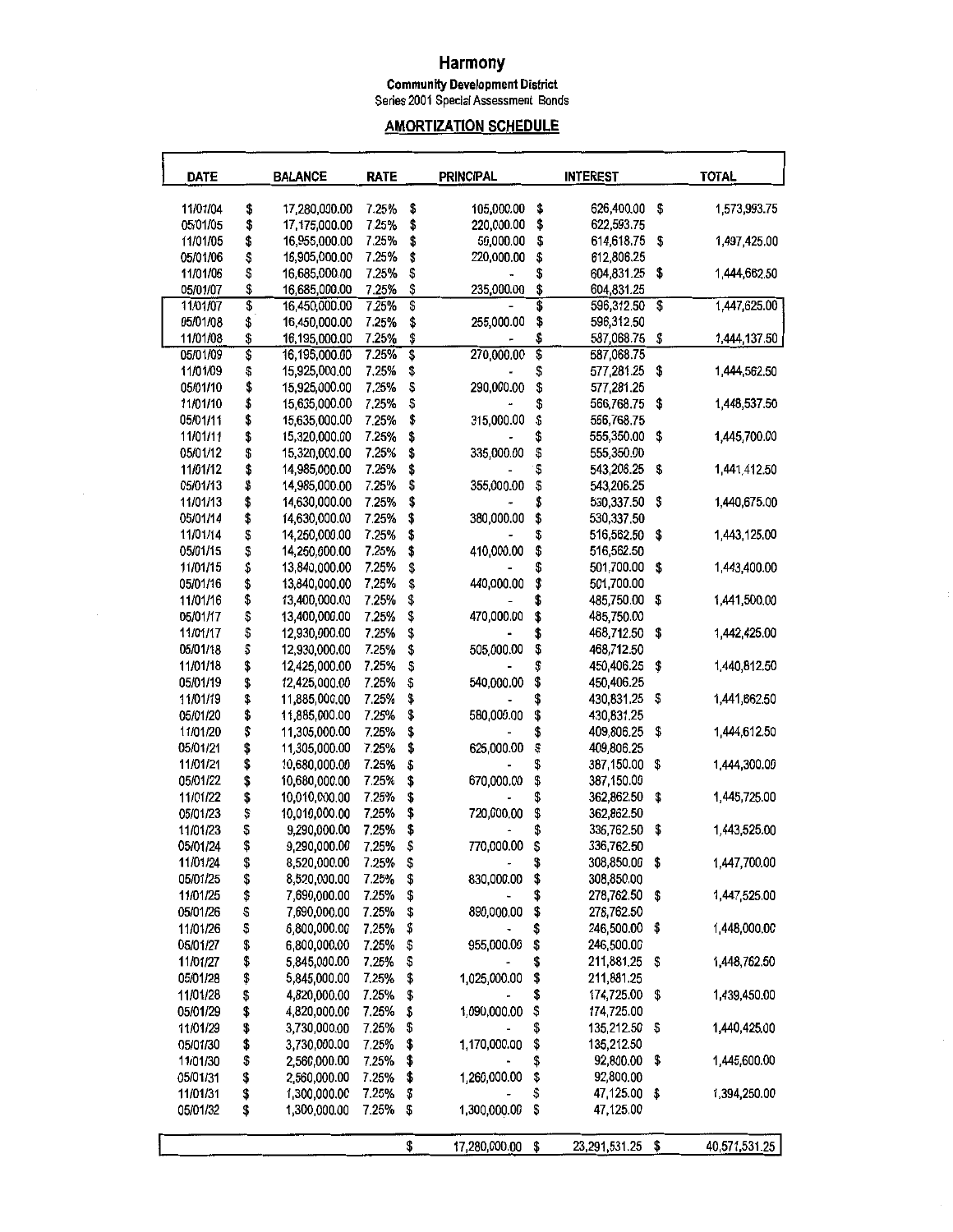## **Harmony Community Development District Adopted Budget FY 2008 Debt Service Fund** - **2004 Series**

## **BOARD ADOPTED: 8/09/07**

| <b>Description</b>                   | Proposed<br><b>Budget</b><br>FY 2008 |
|--------------------------------------|--------------------------------------|
| Revenues:                            |                                      |
| <b>Special Assessments</b>           | \$                                   |
| <b>Assessment - Discounts</b>        |                                      |
| Assessments Off Roll                 | 1,183,055                            |
| <b>Assessment Prepayments</b>        |                                      |
| Interest Income                      | 18,246                               |
| <b>Total Revenues</b>                | 1,201,301                            |
| <b>Expenditures:</b>                 |                                      |
| <b>Principal Retirement</b>          | 185,000                              |
| Interest Expense - Nov 1             | 520,256                              |
| Interest Expense - May 1             | 520,256                              |
| <b>Collection Fees</b>               |                                      |
| <b>Total Expenditures</b>            | 1,225,513                            |
| <b>Excess Revenue (Expenditures)</b> | (24, 212)                            |
| Fund Balance - Beginning             | 1,537,945                            |
| <b>Fund Balance - Ending</b>         | 1,513,733<br>\$                      |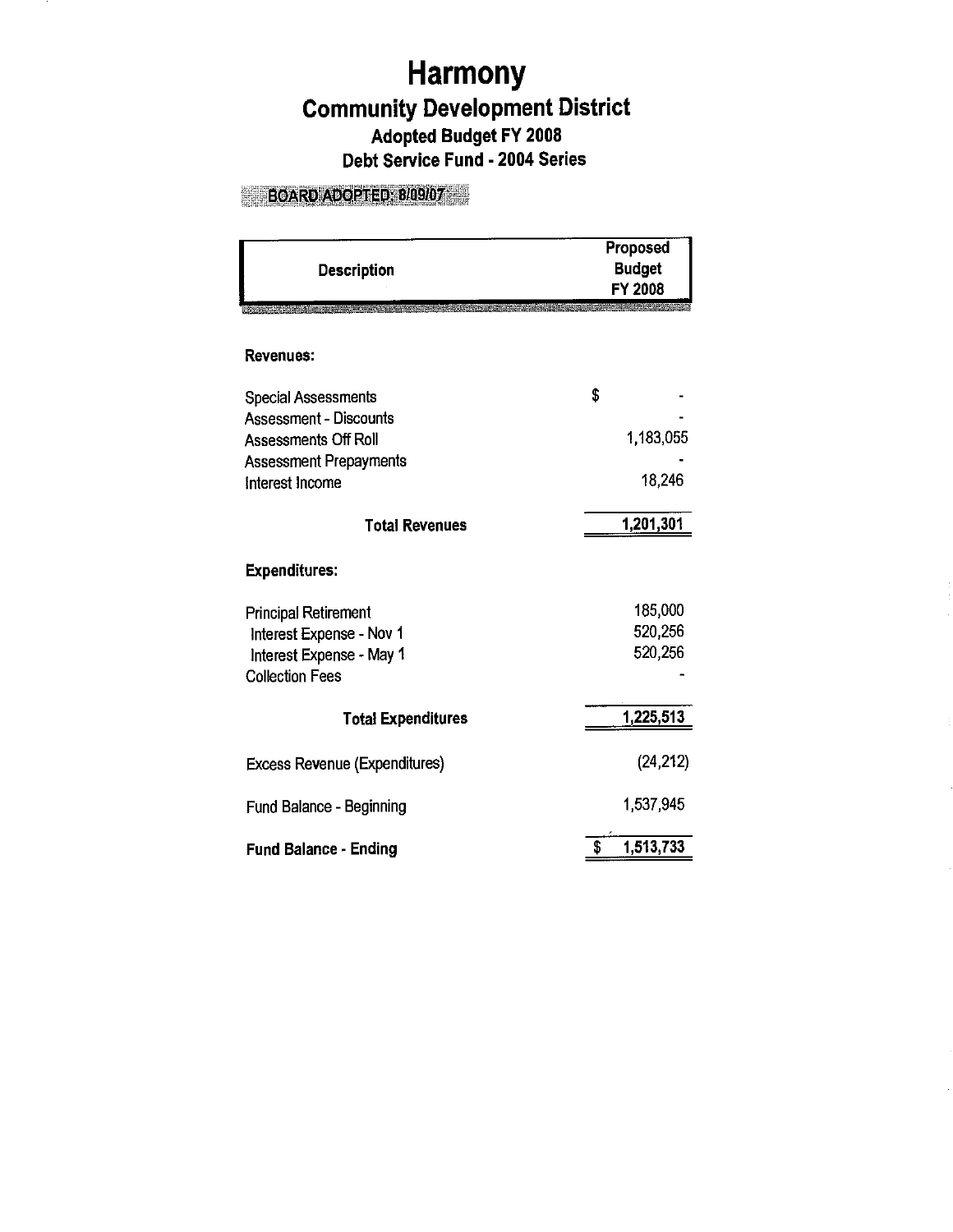#### **Harmony Community Development District Series 2004 Capital Improvement Revenue Bonds**

## **AMORTIZATION SCHEDULE**

| DATE                  |          | <b>BALANCE</b>                 | <b>RATE</b>    |          | <b>PRINCIPAL</b> |          | <b>INTEREST</b>          |    | <b>TOTAL</b>  |
|-----------------------|----------|--------------------------------|----------------|----------|------------------|----------|--------------------------|----|---------------|
| 5/1/2005              | \$       | 15,590,000.00                  | 6.75%          | \$       |                  | \$       | 137,442.19               | \$ | 137,442.19    |
| 11/1/2005             | \$       | 15,590,000.00                  | 6.75%          | \$       |                  | \$       | 376,799.06               | \$ | 902,961.56    |
| 5/1/2006              | \$       | 15,590,000.00                  | 6.75%          | \$       |                  | \$       | 526,162.50               |    |               |
| 11/1/2006             | \$       | 15,590,000.00                  | 6.75%          | \$       |                  | \$       | 526,162.50               | \$ | 1,227,325.00  |
| 5/1/2007              | \$       | 15,590,000.00                  | 6.75%          | \$       | 175,000.00       | \$       | 526,162.50               |    |               |
| 11/1/2007             | \$       | 15,415,000.00                  | 6.75%          | \$       |                  | \$       | 520,256.25               | \$ | 1,225,512.50  |
| 5/1/2008              | \$       | 15,415,000.00                  | 6.75%          | \$       | 185,000.00       | \$<br>\$ | 520,256.25<br>514,012.50 | \$ | 1,223,025.00  |
| 11/1/2008<br>5/1/2009 | \$<br>\$ | 15,230,000.00<br>15,230,000.00 | 6.75%<br>6.75% | \$<br>\$ | 195,000.00       | \$       | 514,012.50               |    |               |
| 11/1/2009             | \$       | 15,035,000.00                  | 6.75%          | \$       |                  | \$       | 507,431.25               | \$ | 1,224,862.50  |
| 5/1/2010              | \$       | 15,035,000.00                  | 6.75%          | \$       | 210,000.00       | \$       | 507,431.25               |    |               |
| 11/1/2010             | \$       | 14,825,000.00                  | 6.75%          | \$       |                  |          | 500,343.75               | \$ | 1,225,687.50  |
| 5/1/2011              | \$       | 14,825,000.00                  | 6.75%          | \$       | 225,000.00       | \$       | 500,343.75               |    |               |
| 11/1/2011             | \$       | 14,600,000.00                  | 6.75%          | \$       |                  |          | 492,750.00               | \$ | 1,230,500.00  |
| 5/1/2012              | \$       | 14,600,000.00                  | 6.75%          | \$       | 245,000.00       | \$       | 492,750.00               |    |               |
| 11/1/2012             | \$       | 14,355,000.00                  | 6.75%          | \$       |                  |          | 484,481.25               | \$ | 1,223,962.50  |
| 5/1/2013              | \$       | 14,355,000.00                  | 6.75%          | \$       | 255,000.00       | \$       | 484,481.25               |    |               |
| 11/1/2013             | \$       | 14,100,000.00                  | 6.75%          | \$       | 275,000.00       | \$<br>\$ | 475,875.00<br>475,875.00 | \$ | 1,226,750.00  |
| 5/1/2014<br>11/1/2014 | \$<br>\$ | 14,100,000.00<br>13,825,000.00 | 6.75%<br>6.75% | \$<br>\$ |                  | S        | 466,593.75               | \$ | 1,223,187.50  |
| 5/1/2015              | \$       | 13,825,000.00                  | 6.75%          | \$       | 290,000.00       | \$       | 466,593.75               |    |               |
| 11/1/2015             | \$       | 13,535,000.00                  | 6.75%          | \$       |                  | \$       | 456,806.25               | \$ | 1,223,612.50  |
| 5/1/2016              | \$       | 13,535,000.00                  | 6.75%          | \$       | 310,000.00       | \$       | 456,806.25               |    |               |
| 11/1/2016             | \$       | 13,225,000.00                  | 6.75%          | \$       |                  |          | 446,343.75               | \$ | 1,222,687.50  |
| 5/1/2017              | \$       | 13,225,000.00                  | 6.75%          | \$       | 330,000.00       | \$       | 446,343.75               |    |               |
| 11/1/2017             | \$       | 12,895.000.00                  | 6.75%          | \$       |                  | S        | 435,206.25               | \$ | 1,225,412.50  |
| 5/1/2018              | \$       | 12,895,000.00                  | 6.75%          | \$       | 355,000.00       | \$       | 435,206.25               |    |               |
| 11/1/2018             | \$       | 12,540,000.00                  | 6.75%          | \$       |                  | \$       | 423,225.00               | \$ | 1,226,450.00  |
| 5/1/2019              | \$       | 12,540,000.00                  | 6.75%          | \$       | 380,000.00       | \$       | 423,225.00               |    |               |
| 11/1/2019             | \$       | 12,160,000.00                  | 6.75%          | \$       |                  |          | 410,400.00               | \$ | 1,225,800.00  |
| 5/1/2020              | \$       | 12,160,000.00                  | 6.75%          | \$       | 405,000.00       | \$       | 410,400.00               |    |               |
| 11/1/2020             | \$       | 11,755,000.00<br>11,755,000.00 | 6.75%<br>6.75% | \$<br>\$ | 435,000.00       | \$<br>\$ | 396,731.25<br>396,731.25 | \$ | 1,228,462.50  |
| 5/1/2021<br>11/1/2021 | \$<br>\$ | 11,320,000.00                  | 6.75%          | \$       |                  |          | 382,050.00               | \$ | 1,224,100.00  |
| 5/1/2022              | \$       | 11,320,000.00                  | 6.75%          | \$       | 460,000.00       | \$       | 382,050.00               |    |               |
| 11/1/2022             | \$       | 10,860,000.00                  | 6.75%          | \$       |                  | \$       | 366,525.00               | \$ | 1,228,050.00  |
| 5/1/2023              | \$       | 10,860,000.00                  | 6.75%          | \$       | 495,000.00       | \$       | 366,525.00               |    |               |
| 11/1/2023             | \$       | 10,365,000.00                  | 6.75%          | \$       |                  |          | 349,818.75               | \$ | 1,224,637.50  |
| 5/1/2024              | \$       | 10,365,000.00                  | 6.75%          | \$       | 525,000.00       | \$       | 349,818.75               |    |               |
| 11/1/2024             | \$       | 9,840,000.00                   | 6.75%          | \$       |                  |          | 332,100.00               | \$ | 1,224,200.00  |
| 5/1/2025              | \$       | 9,840,000.00                   | 6.75%          | \$       | 560,000.00       | \$       | 332,100.00               |    |               |
| 11/1/2025             | \$       | 9,280,000.00                   | 6.75%          | \$       |                  |          | 313,200.00               | \$ | 1,221,400.00  |
| 5/1/2026              | \$       | 9,280,000.00                   | 6.75%          | \$       | 595,000.00       | \$       | 313,200.00               |    | 1,221,237.50  |
| 11/1/2026             | \$       | 8,685,000.00                   | 6.75%<br>6.75% | \$<br>\$ | 635,000.00       | \$       | 293,118.75<br>293,118.75 | Ş  |               |
| 5/1/2027<br>11/1/2027 | \$<br>\$ | 8,685,000.00<br>8,050,000.00   | 6.75%          | \$       |                  |          | 271,687.50               | \$ | 1,223,375.00  |
| 5/1/2028              | \$       | 8,050,000.00                   | 6.75%          | \$       | 680,000.00       | \$       | 271,687.50               |    |               |
| 11/1/2028             | \$       | 7,370,000.00                   | 6.75%          | \$       |                  |          | 248,737.50               | \$ | 1,227,475.00  |
| 5/1/2029              | \$       | 7.370.000.00                   | 6.75%          | \$       | 730,000.00       | \$       | 248,737.50               |    |               |
| 11/1/2029             | \$       | 6,640,000.00                   | 6.75%          | \$       |                  |          | 224,100.00               | \$ | 1,223,200.00  |
| 5/1/2030              | \$       | 6,640,000.00                   | 6.75%          | \$       | 775,000.00       | \$       | 224,100.00               |    |               |
| 11/1/2030             | \$       | 5,865,000.00                   | 6.75%          | \$       |                  |          | 197,943.75               | \$ | 1,220,887.50  |
| 5/1/2031              | \$       | 5,865,000.00                   | 6.75%          | \$       | 825,000.00       | \$       | 197,943.75               |    |               |
| 11/1/2031             | \$       | 5,040,000.00                   | 6.75%          | \$       |                  | \$       | 170,100.00               | \$ | 1,220,200.00  |
| 5/1/2032              | \$       | 5,040,000.00                   | 6.75%          | \$       | 880,000.00       | \$       | 170,100.00<br>140,400.00 | \$ | 1,220,800.00  |
| 11/1/2032             | \$       | 4,160,000.00<br>4,160,000.00   | 6.75%<br>6.75% | \$       | 940,000.00       | \$       | 140,400.00               |    |               |
| 5/1/2033<br>11/1/2033 | \$<br>\$ | 3,220,000.00                   | 6.75%          | \$<br>\$ |                  |          | 108,675.00               | \$ | 1,217,350.00  |
| 5/1/2034              | \$       | 3,220,000.00                   | 6.75%          | \$       | 1,000,000.00     | \$       | 108,675.00               |    |               |
| 11/1/2034             | \$       | 2,220,000.00                   | 6,75%          | \$       |                  | \$       | 74,925.00                | \$ | 1,219,850.00  |
| 5/1/2035              | \$       | 2,220,000.00                   | 6.75%          | \$       | 1,070,000.00     | \$       | 74,925.00                |    |               |
| 11/1/2035             | \$       | 1,150,000.00                   | 6.75%          | \$       |                  |          | 38,812.50                | \$ | 1,227,625.00  |
| 5/1/2036              | \$       | 1,150,000.00                   | 6.75%          | \$       | 1,150,000.00     | \$       | 38,812.50                |    |               |
|                       |          |                                |                | \$       | 15,590,000.00    | \$       | 22,178,028.75            | \$ | 37,768,028.75 |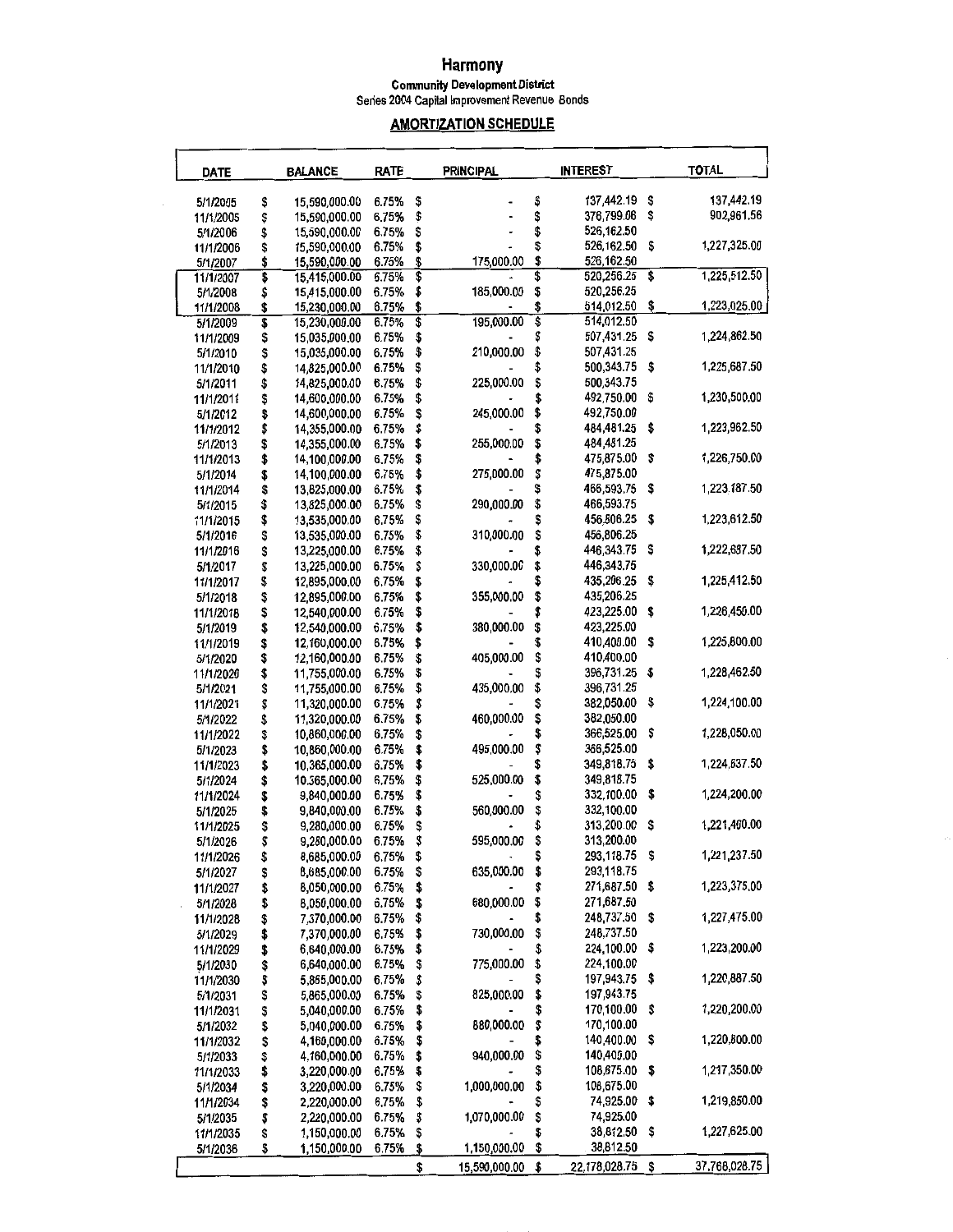### Harmony Community Development District 2007 - 2008 Final Assessments

٦

| Neighborhood | Lot<br><b>Type</b> | Lot<br><b>Width</b> | 2008<br><b>O&amp;M</b><br><b>Assessment</b> |             | 2007<br><b>O&amp;M</b><br><b>Assessment</b> |    | 2008<br><b>Debt Service</b><br><b>Assessment</b> |    | 2007<br><b>Debt Service</b><br><b>Assessment</b> |    | 2008<br><b>Total</b><br><b>Assessment</b> |      | 2007<br><b>Total</b><br><b>Assessment</b> |
|--------------|--------------------|---------------------|---------------------------------------------|-------------|---------------------------------------------|----|--------------------------------------------------|----|--------------------------------------------------|----|-------------------------------------------|------|-------------------------------------------|
| $A-1$        | <b>MF</b>          | n/a                 | \$<br>403.91                                | \$          | 335.30                                      | \$ | 679.96                                           | \$ | 687.14                                           | \$ | 1,083.87                                  | \$.  | 1,022.44                                  |
| B            | В                  | 80                  | \$<br>1,276.88                              | \$          | 1,059.98                                    | \$ | 2,149.56                                         | \$ | 2,172.25                                         | \$ | 3,426.44                                  | S    | 3,232.23                                  |
|              | C                  | 65                  | 1,037.47                                    | \$          | 861.23                                      | S  | 1,746.52                                         |    | 1,764.95                                         | \$ | 2,783.98                                  | S    | 2,626.18                                  |
|              | E                  | 52                  | \$<br>829.97                                | \$          | 688.98                                      | \$ | 1,397.21                                         |    | 1,411.96                                         | \$ | 2,227.19                                  | S    | 2,100.94                                  |
|              | G                  | 42                  | \$<br>670.36                                | \$          | 556.49                                      | \$ | 1,128.52                                         |    | 1 140 43                                         | \$ | 1,798.88                                  | S    | 1,696.92                                  |
|              | Η                  | 35                  | 558.64                                      | \$          | 463.74                                      | S  | 940.43                                           |    | 950.36                                           | S  | 1,499.07                                  | S    | 1,414.10                                  |
| $C-1$        | B                  | 80                  | \$<br>1,255.90                              | \$          | 1,042.56                                    | \$ | 2,114.24                                         | S  | 2,136.56                                         | \$ | 3,370.14                                  | S    | 3,179.12                                  |
|              | C                  | 65                  | \$<br>1,020.42                              | \$          | 847.08                                      | \$ | 1,717.82                                         | S  | 1,735.95                                         | S  | 2,738.24                                  | S    | 2,583.03                                  |
|              | E                  | 52                  | \$<br>816.34                                | S           | 677.66                                      | S  | 1,374.26                                         |    | 1,388.76                                         | S. | 2,190.59                                  | \$   | 2,066.42                                  |
|              | G                  | 42                  | \$<br>659.35                                | \$          | 547.34                                      | \$ | 1,109.98                                         | S  | 1,121.69                                         | S  | 1,769.32                                  | -S   | 1,669.03                                  |
|              | Н                  | 35                  | \$<br>549.46                                | \$          | 456.12                                      | S  | 924.98                                           | s  | 934.74                                           | S  | 1,474.44                                  | -S   | 1,390.86                                  |
| $C-2$        | B                  | 80                  | \$<br>1,305.96                              | S           | 1,084.12                                    | \$ | 2,198.51                                         | s  | 2,221.72                                         | S. | 3,504.47                                  | \$   | 3,305.84                                  |
|              | C                  | 65                  | \$<br>1,061.09                              | S           | 880.84                                      | \$ | 1,786.29                                         | \$ | 1,805.14                                         | -S | 2,847.38                                  | -S   | 2,685.98                                  |
|              | E                  | 52                  | \$<br>848.87                                | S           | 704.68                                      | \$ | 1,429.03                                         | S  | 1,444.12                                         | S  | 2,277.90                                  | \$   | 2,148.80                                  |
|              | G                  | 42                  | \$<br>685.63                                | S           | 569.16                                      | \$ | 1,154.22                                         | s  | 1,166.40                                         | \$ | 1,839.85                                  | \$   | 1,735.56                                  |
|              | Η                  | 35                  | \$<br>571.36                                | \$          | 474.30                                      | \$ | 961.85                                           | S  | 972.00                                           | £. | 1,533.21                                  | -S   | 1,446.30                                  |
| $D-1$        | В                  | 80                  | 1,349.25                                    | S           | 1,120.05                                    | \$ | 2,271.38                                         | S  | 2,295.36                                         | S  | 3,620.63                                  | - \$ | 3,415.41                                  |
|              | C                  | 65                  | \$<br>1,096.26                              | S           | 910.04                                      | \$ | 1,845.50                                         | \$ | 1,864.98                                         | \$ | 2,941.76                                  | -S   | 2,775.02                                  |
|              | Ë                  | 52                  | \$<br>877.01                                | $\mathbf s$ | 728.03                                      | \$ | 1,476.40                                         | S  | 1,491.98                                         | S  | 2,353.41                                  | S    | 2,220.01                                  |
| $D-2$        | Ë                  | n/a                 | 710.73                                      | \$          | 665.32                                      | S  | 1,349.22                                         | S  | 1,363.46                                         | S  | 2,059.96                                  | - \$ | 2,028.78                                  |
| E            | Custom             | n/a                 | \$<br>1,896.37                              | \$          | 1,775.20                                    | S. | 3,599.98                                         | \$ | 3,637.98                                         | \$ | 5,496.35                                  | \$   | 5,413.18                                  |
| Ġ            | Е                  | 52                  | \$<br>965.37                                | \$          | 801.38                                      | \$ | 1,625.14                                         | \$ | 1,642.30                                         | S  | 2,590.51                                  | S    | 2,443.68                                  |
|              | G                  | 42                  | \$<br>779.72                                | S           | 647.27                                      | S  | 1,312.62                                         | S  | 1,326.47                                         | \$ | 2,092.34                                  | -5   | 1,973.74                                  |
|              | H                  | 35                  | \$<br>649.77                                | \$          | 539.39                                      | \$ | 1,093.85                                         | \$ | 1,105.39                                         | \$ | 1,743.61                                  | \$   | 1,644.78                                  |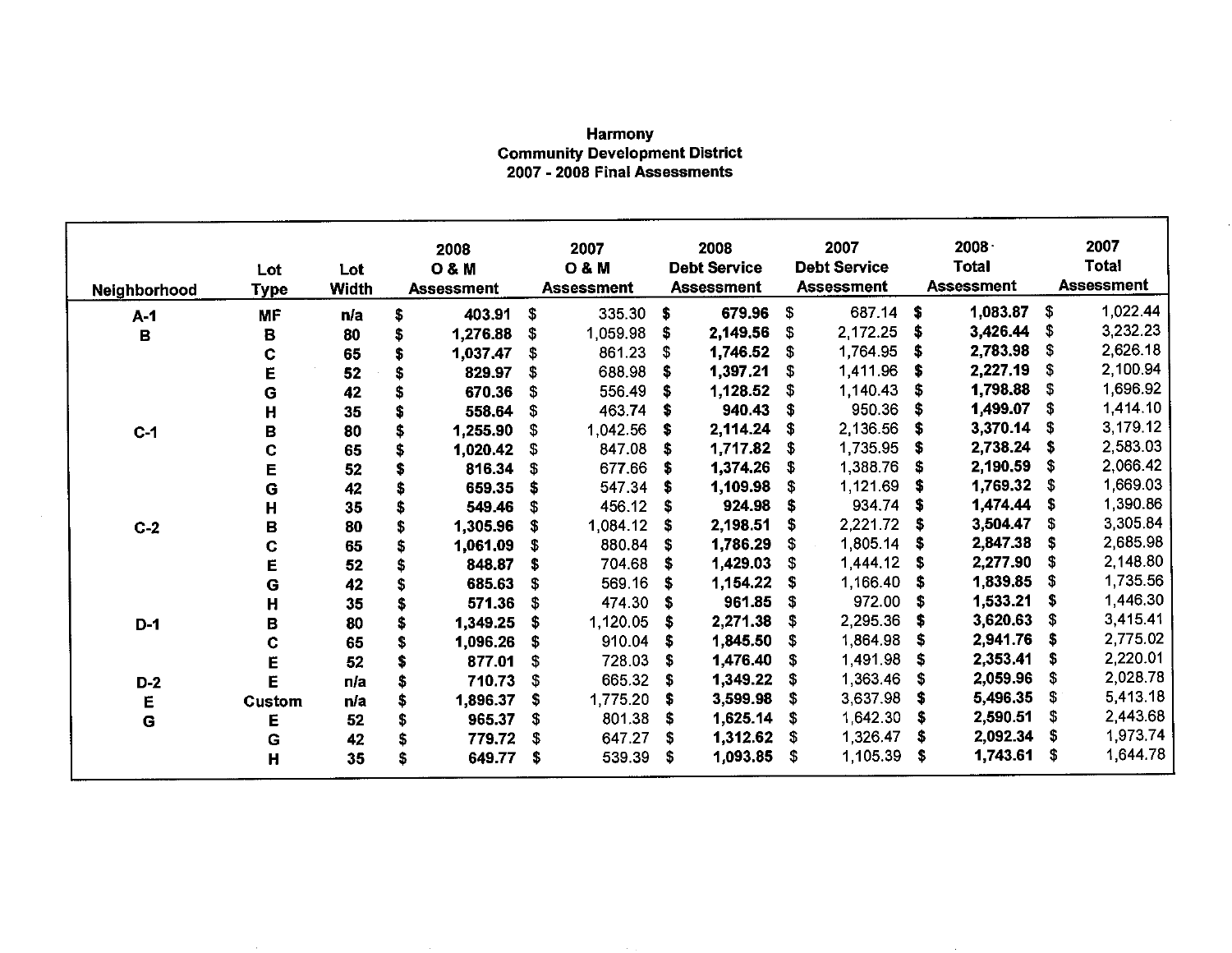## **Harmony CDD Debt Service Assessment Analysis** • **2008 Combined 2001** *I* **2004 Bond Debt Service**

|                                                                                     | <b>Due</b><br>Date | Principal        | Interest             |    | <b>Sub Totals</b> | Semi-Annual<br>Debt Payments |     |
|-------------------------------------------------------------------------------------|--------------------|------------------|----------------------|----|-------------------|------------------------------|-----|
| 2001 Series Bond                                                                    | 5/1/2008           | \$255,000.00     | \$596,312.50         |    | \$851,312.50      |                              |     |
| 2004 Series Bond                                                                    | 5/1/2008           | \$185,000.00     | \$520,256.25         | S. | 705,256.25        | \$<br>1.556,568.75           | 59% |
| 2001 Series Bond                                                                    | 11/1/2008          |                  | \$587,068.75         | S  | 587,068.75        |                              |     |
| 2004 Series Bond                                                                    | 11/1/2008          |                  | \$514,012.50         | S  | 514,012.50        | \$1,101,081.25               | 41% |
|                                                                                     |                    |                  |                      |    |                   |                              |     |
| <b>Total Annual Debt Service</b>                                                    |                    | 440,000.00<br>\$ | 2,217,650.00<br>- \$ |    |                   | \$<br>2,657,650.00           |     |
| LESS: Direct Billing for Golf Course Land per Special Assess. Meth. Report 12/13/04 |                    |                  |                      |    |                   | \$61,000.00                  |     |
| NET Annual Debt Service Assessment for Residential and Commercial Lands             |                    |                  |                      |    |                   | \$<br>2.596,650.00           |     |
| Gross up 106% for early payment (4%) and collection costs (2%)                      |                    |                  |                      |    |                   | \$2,752,449.00               |     |
| The Per Acre Debt Service Annual Assessment, less the Golf Course Land, and based   |                    |                  |                      |    |                   |                              |     |
| upon 366.09 acres of Residential Land and 64.17 acres of Commercial Land            |                    |                  |                      |    |                   | \$6,397.18                   |     |

The Principal & Interest payments due are based upon the respective Amortization Schedules. Any Prepayments of individual lot debt obligations are not reflected herein.

Debt Service Assessments for the fiscal year of October 2007 thru September 2008 are based upon the Principal & Interest due on **May 1, 2008** and Interest only due on **November 1, 2008.** 

This document is the proprietary property of Lochmere Development Group, Inc.

Revised May 27, 2007

 $\bar{1}$ 

Page 1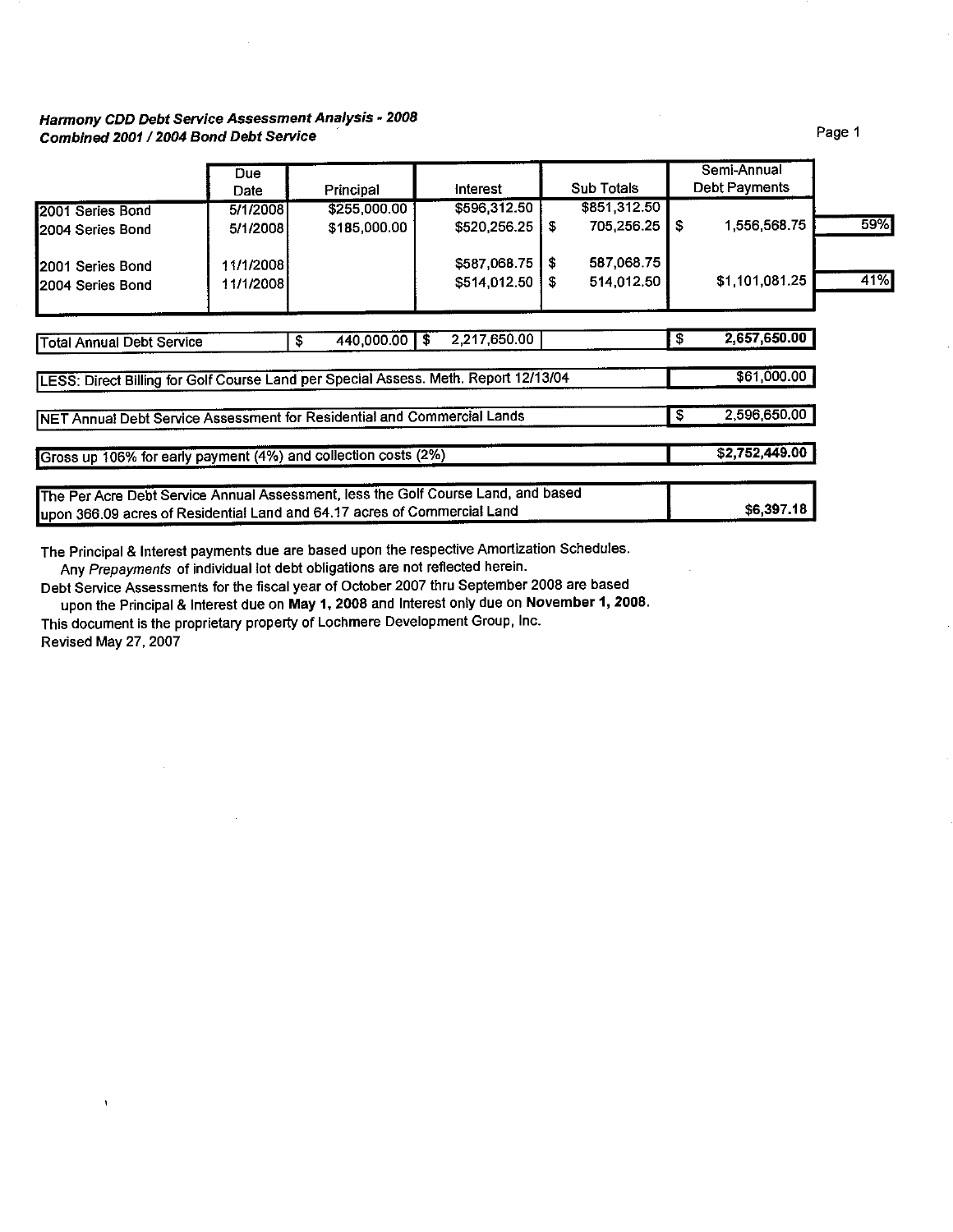# **Harmony CDD Debt Service Assessment Analysis**

## **Parcel Assessments** Page 2

|                                       |                    |                  |                | <b>DEBT</b>                                       |
|---------------------------------------|--------------------|------------------|----------------|---------------------------------------------------|
|                                       | <b>PRODUCT</b>     | <b>TOTAL</b>     | <b>PARCEL</b>  | <b>ASSESSMENT</b>                                 |
|                                       | <b>TYPE</b>        | <b>UNITS</b>     | <b>ACREAGE</b> | <b>PER PARCEL</b>                                 |
| <b>RESIDENTIAL</b>                    |                    |                  |                |                                                   |
| R-6 (A-1)                             | Multifamily        | 186              | 19.77          | $\overline{\$}$<br>126,472                        |
| $R-6(A-2)$                            | <b>Multifamily</b> | 44               | $4.40 $ \$     | 28,148                                            |
| $R-7(B)$                              | Single family      | 106              | $23.58$ \$     | 150,845                                           |
| R-8 (G)                               | Single family      | 186              | $39.86$ \$     | 254,991                                           |
| $(H-1 & H-2)$                         | Multifamily        | 222              | 38.16          | $\overline{\mathfrak{s}}$<br>244,116              |
| $R-9(F)$                              | <b>Multifamily</b> | 120              | $15.95$ \$     | 102,035                                           |
| $R-10( C-1)$                          | Single family      | $\overline{117}$ | 25.82          | $\overline{\mathfrak{s}}$<br>165,175              |
| $(C-2)$                               |                    | 87               | 17.54          | $\overline{\boldsymbol{\mathfrak{s}}}$<br>112,206 |
| $R-11$ (D-1)                          | Single family      | $\overline{35}$  | $10.35$ \$     | 66,211                                            |
| $(D-2)$                               |                    | $\overline{11}$  | 2.32           | $\overline{\boldsymbol{\mathsf{s}}}$<br>14,841    |
| $R-12(E)$                             | Single family      | 51               | $28.70$ \$     | 183,599                                           |
| $R-20(M)$                             | Multifamily        | 120              | 7.78           | $\overline{\mathbf{3}}$<br>49,770                 |
| R-21 (I) & RR-2 (J)                   | <b>TBD</b>         | 600              | $80.72$ \$     | 516,380                                           |
| $RR-3 (K)$                            | TBD                | 220              | $27.25$ \$     | 174,323                                           |
| $RR-4(L)$                             | <b>TBD</b>         | 180              | $23.89$ \$     | 152,829                                           |
| <b>SUB-TOTALS</b>                     |                    | 2285             | $366.09$ \$    | 2,341,942                                         |
|                                       |                    |                  |                |                                                   |
| <b>COMMERCIAL</b>                     |                    | G.S.F.           |                |                                                   |
| Comm-1 (Lake Club)                    |                    | <b>TBD</b>       | $5.14$ \$      | 32,881                                            |
| Comm-2                                |                    | <b>TBD</b>       | $2.44$ \$      | 15,609                                            |
| <b>SUB-TOTALS</b>                     |                    |                  | $7.58$ \$      | 48,491                                            |
| <b>OFFICE</b>                         |                    |                  |                |                                                   |
| $\overline{O-1}$                      |                    | <b>TBD</b>       | $26.34$ \$     | 168,502                                           |
| <b>SUB-TOTALS</b>                     |                    |                  | $26.34$ \$     | 168,502                                           |
| <b>TOWN CENTER</b>                    |                    |                  |                |                                                   |
| $TC-1$                                |                    | <b>TBD</b>       | $11.48$ \$     | 73,440                                            |
| $\overline{TC-2}$                     |                    | <b>TBD</b>       | 18.77          | ङ<br>120,075                                      |
| <b>SUB-TOTALS</b>                     |                    |                  | $30.25$ \$     | 193,515                                           |
| <b>GOLF COURSE</b>                    |                    |                  |                |                                                   |
| <b>Golf Course</b>                    |                    |                  | 246.32         | $\overline{\mathbf{s}}$<br>61,000                 |
| Golf Course Maintenance Site          |                    |                  | 9.60           |                                                   |
| <b>SUB-TOTALS</b>                     |                    |                  | $255.92$ \$    | 61,000                                            |
|                                       |                    |                  |                |                                                   |
| <b>TOTAL RESIDENTIAL</b>              |                    |                  | 366.09         | $\overline{\mathbf{3}}$<br>2.341,942              |
| <b>TOTAL COMMERCIAL</b>               |                    |                  | 64.17          | $\overline{\mathbf{s}}$<br>410,507                |
| <b>TOTAL GOLF COURSE</b>              |                    |                  | 255.92         | 61,000<br>$\overline{\$}$                         |
| <b>TOTAL RESIDENTIAL / COMMERCIAL</b> |                    |                  | 430.26         | t<br>2,752,449                                    |
| <b>TOTAL GOLF COURSE</b>              |                    |                  | 255.92         | 3<br>61,000                                       |
|                                       |                    |                  |                |                                                   |

Debt Assessment By Parcel is based upon \$6,397.18 per acre which includes Gross Up of 106% (4% for early payment & 2% for collection costs)

Parcel Densities in **BOLD** are confirmed via a recorded plat as of September 2007. The balance of the Parcel densities are estimates.

This document is the proprietary property of Lochmere Development Group, Inc. Revised May 27, 2007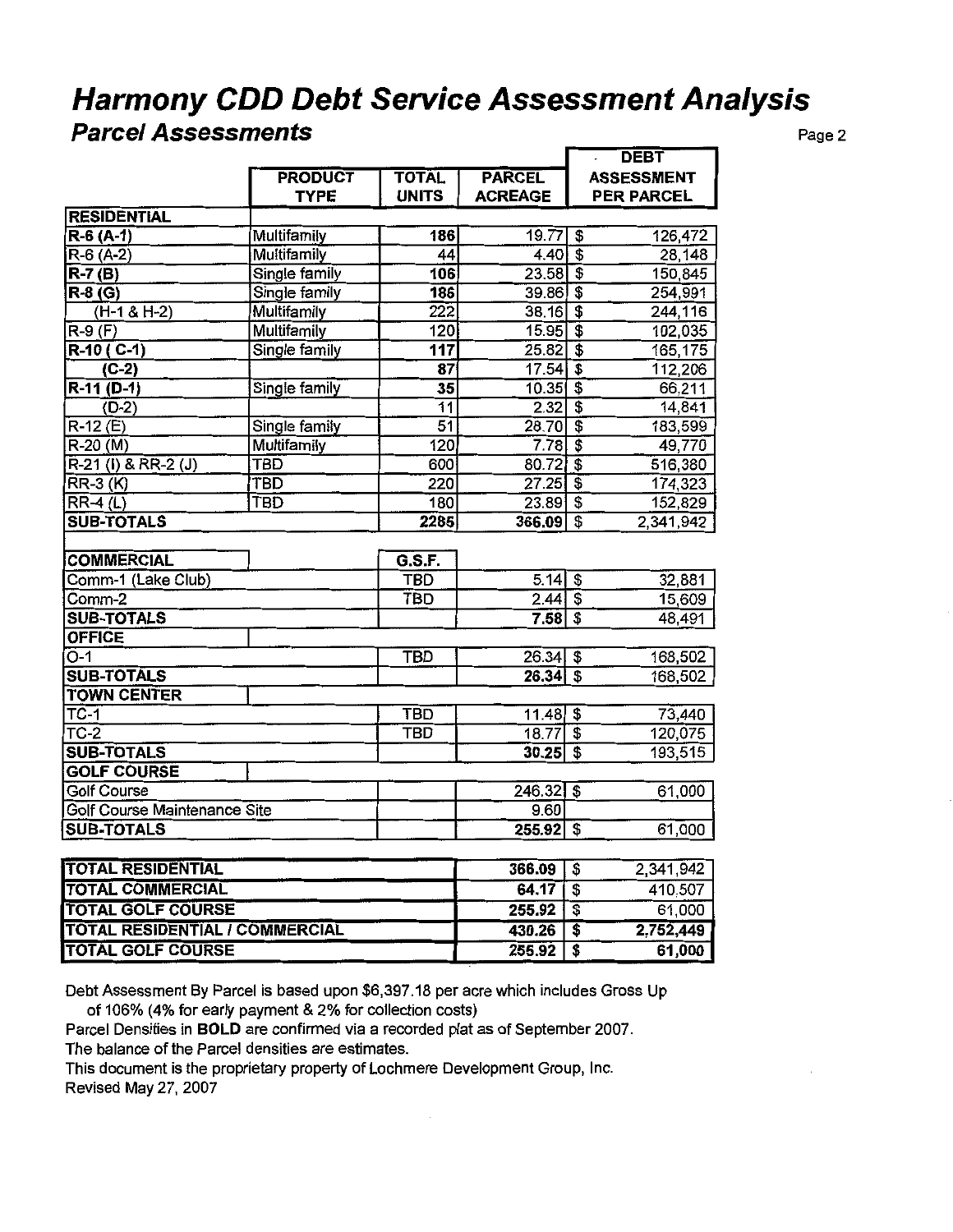#### **Harmony CDD Debt Service Assessment Analysis Debt Assessment by Lot Type**

| Debt Assessment by Lot Type |                                       |                         | Page 3     |                 |            |            |                   |                 |             |
|-----------------------------|---------------------------------------|-------------------------|------------|-----------------|------------|------------|-------------------|-----------------|-------------|
|                             |                                       |                         |            |                 |            |            | 2007/08           |                 | 2006/07     |
|                             | <b>Parcel</b>                         | Lot                     | Lot        | Total           | Total F.F. | Total F.F. | <b>Assessment</b> |                 | Assessment  |
| Neighborhood                | <b>Assessment</b>                     | Type                    | Width Ft.  | Lots            | of Lots    | of Parcel  | by Lot Type       |                 | by Lot Type |
| A-1                         | $\overline{\mathbf{s}}$<br>126,472.17 | <b>M/F</b>              | <b>N/A</b> | 186             | <b>N/A</b> | N/A        | 679.96<br>\$      | $\overline{\$}$ | 684.66      |
| $\overline{\mathbf{B}}$     | 150,845.41<br>\$                      | B                       | 80         | 9               | 720        |            | 2,149.56<br>\$    | \$              | 2,164.43    |
|                             |                                       | C                       | 65         | 25              | 1,625      |            | \$<br>1,746.52    | \$              | 1,758.60    |
|                             |                                       | E                       | 52         | 35              | 1,820      |            | \$<br>1,397.21    | \$              | 1,406.88    |
|                             |                                       | G                       | 42         | 22              | 924        |            | \$<br>1,128.52    | \$              | 1,136.33    |
|                             |                                       | н                       | 35         | 15              | 525        |            | \$<br>940.43      | \$              | 946.94      |
|                             |                                       |                         |            | 106             |            | 5,614      |                   |                 |             |
| $\overline{c-1}$            | 165,175.09<br>\$                      | В                       | 80         | $\overline{10}$ | 800        |            | 2,114.24<br>\$    | \$              | 2,128.87    |
|                             |                                       | C                       | 65         | 30              | 1,950      |            | \$<br>1,717.82    | \$              | 1,729.70    |
|                             |                                       | E                       | 52         | 35              | 1,820      |            | \$<br>1,374.26    | \$              | 1,383.76    |
|                             |                                       | G                       | 42         | 30              | 1,260      |            | \$<br>1,109.98    | \$              | 1,117.65    |
|                             |                                       | Н                       | 35         | 12              | 420        |            | \$<br>924.98      | \$              | 931.38      |
|                             |                                       |                         |            | 117             |            | 6,250      |                   |                 |             |
| $C-2$                       | 112,206.47<br>\$                      | B                       | 80         | 4               | 320        |            | \$<br>2,198.51    | \$              | 2,213.72    |
|                             |                                       | C<br>E<br>G             | 65         | 14              | 910        |            | 1,786.29<br>\$    | \$              | 1,798.65    |
|                             |                                       |                         | 52         | 13              | 676        |            | \$<br>1,429.03    | \$              | 1,438.92    |
|                             |                                       |                         | 42         | 31              | 1,302      |            | \$<br>1,154.22    | \$              | 1,162.20    |
|                             |                                       | $\overline{H}$          | 35         | 25              | 875        |            | \$<br>961.85      | \$              | 968.50      |
|                             |                                       |                         |            | $\overline{87}$ |            | 4,083      |                   |                 |             |
| $\overline{D-1}$            | 66,210.77<br>\$                       | B                       | 80         | 9               | 720        |            | 2,271.38<br>\$    | $\overline{\$}$ | 2,287.09    |
|                             |                                       | C                       | 65         | 20              | 1,300      |            | \$<br>1,845.50    | \$              | 1,858.26    |
|                             |                                       | E                       | 52         | 6               | 312        |            | \$<br>1,476.40    | \$              | 1,486.61    |
|                             |                                       |                         |            | $\overline{35}$ |            | 2,332      |                   |                 |             |
| $D-2$                       | \$<br>14,841.45                       | Έ                       | N/A        | 11              | N/A        | N/A        | \$<br>1,349.22    |                 | N/A         |
| Έ                           | 183,598.95<br>\$                      | Custom                  | N/A        | 51              | N/A        | N/A        | \$<br>3,599.98    |                 | N/A         |
| G                           | 254,991.44<br>\$                      | E                       | 52         | 62              | 3,224      |            | 1,625.14<br>\$    |                 | <b>N/A</b>  |
|                             |                                       | G                       | 42         | 85              | 3,570      |            | \$<br>1,312.62    |                 | N/A         |
|                             |                                       | $\overline{\mathbf{H}}$ | 35         | 39              | 1,365      |            | \$<br>1,093.85    |                 | N/A         |
|                             |                                       |                         |            | 186             |            | 8,159      |                   |                 |             |

Debt Assessment By Parcel is based upon \$6,397.18 per acre which includes Gross Up

of 106% (4% for early payment & 2% for collection costs)

Total lots and mix in **BOLD** are confirmed via recorded plats as of September 2007.

**The balance of Parcel densities and lot mixes are estimates.** 

**This document is the proprietary property of Lochmere Development Group, Inc.** 

Revised May 27, 2007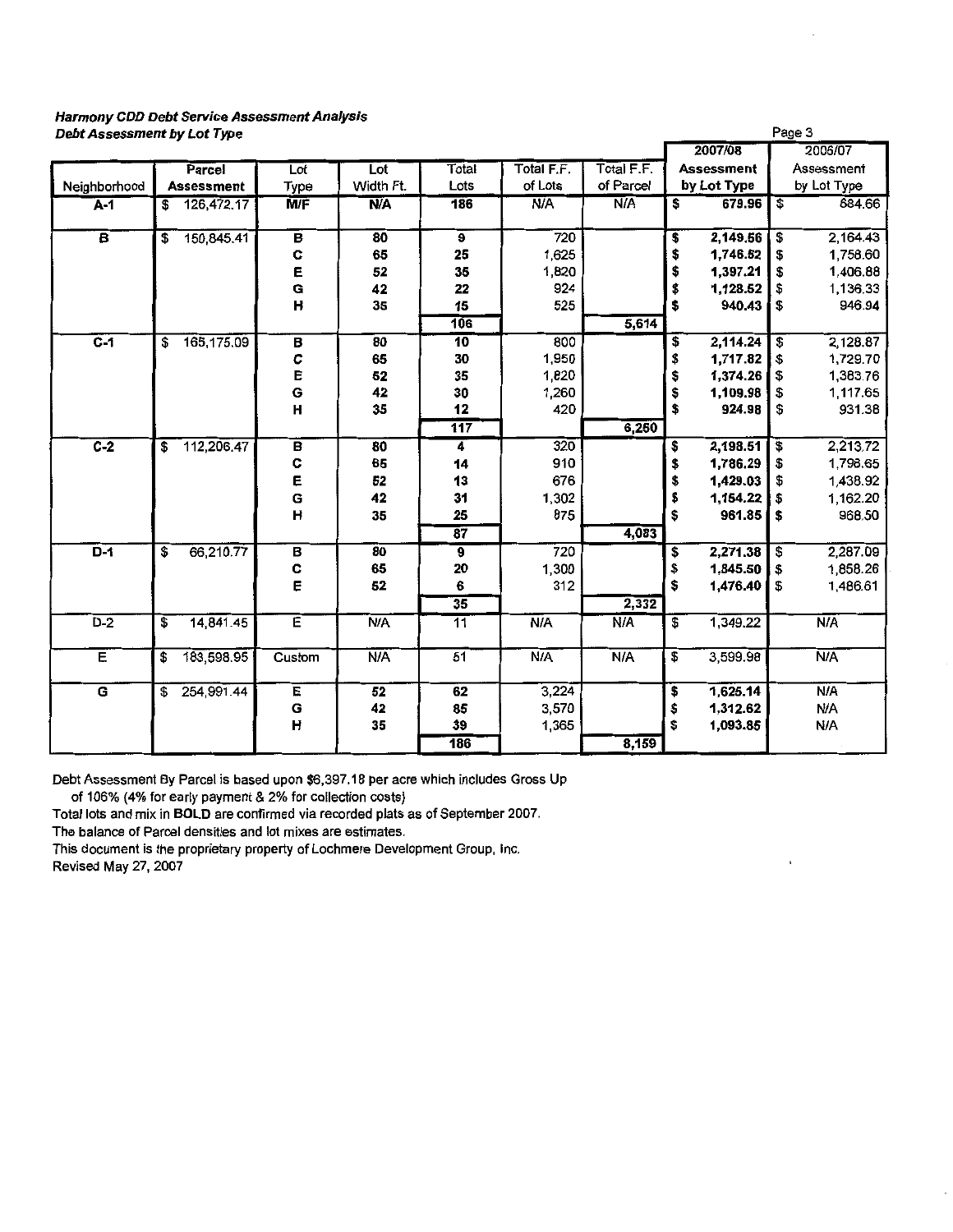# **Harmony CDD Debt Service Assessment Analysis - 2008 Density A/location**

|                                        | <b>PRODUCT</b>       | <b>TOTAL</b>     | <b>PARCEL</b> | <b>DENSITY</b>    | <b>Custom</b> | "B"             | "ር"                                                  | "E"             | "G"             | <u>"ዘ"</u> | Town            | Condos | Apt . | <b>Total</b>    |
|----------------------------------------|----------------------|------------------|---------------|-------------------|---------------|-----------------|------------------------------------------------------|-----------------|-----------------|------------|-----------------|--------|-------|-----------------|
|                                        | <b>TYPE</b>          | <b>UNITS</b>     |               | ACREAGE UNIT/ACRE | <b>Lots</b>   |                 | 80' Lots   65' Lots   52' Lots   42' Lots   35' Lots |                 |                 |            | Homes           |        |       | Proj. Units     |
| <b>RESIDENTIAL</b>                     |                      |                  |               |                   |               |                 |                                                      |                 |                 |            |                 |        |       |                 |
| $R-6(A-1)$                             | Multifamily          | 186              | 19.77         | 9.41              |               |                 |                                                      |                 |                 |            | 60              | 126    |       | 186             |
| $R-6(A-2)$                             | Multifamily          | $\overline{44}$  | 4.40          | 10.00             |               |                 |                                                      |                 |                 |            | $\overline{44}$ |        |       | $\overline{44}$ |
| $R-7(B)$                               | <b>Single family</b> | 106              | 23.58         | 4.50              |               | 91              | 25                                                   | 35              | 22              | 15         |                 |        |       | 106             |
| $R-8$ (G)                              | Single family        | 186              | 39.86         | 4.67              |               |                 |                                                      | 62              | 85              | 39         |                 |        |       | 186             |
| $(H-1 & H-2)$                          | Multifamily          | 222              | 38.16         | 5.82              |               |                 |                                                      |                 |                 |            | 222             |        |       | 222             |
| $\overline{R\cdot 9}$ $\overline{(F)}$ | Multifamily          | 120              | 15 95         | 7.52              |               |                 |                                                      |                 |                 |            | 120             |        |       | 120             |
| $R-10(C-1)$                            | Single family        | 117              | 25.82         | 4.53              |               | 10              | 30                                                   | 35              | 30              | 12         |                 |        |       | 117             |
| $\sqrt{(C-2)}$                         |                      | $\overline{87}$  | 17.54         | 4.96              |               | 4               | 14                                                   | $\overline{13}$ | $\overline{31}$ | 25         |                 |        |       | $\overline{87}$ |
| $R-11 (D-1)$                           | Single family        | $\overline{35}$  | 10.35         | 3.38              |               | 9               | $\overline{20}$                                      | 6               |                 |            |                 |        |       | 35              |
| $(D-2)$                                |                      | $\overline{11}$  | 2.32          | 4.74              |               |                 |                                                      | $\overline{11}$ |                 |            |                 |        |       | $\overline{11}$ |
| $R-12(E)$                              | Single family        | $\overline{51}$  | 28.70         | $\frac{1}{178}$   | 51            |                 |                                                      |                 |                 |            |                 |        |       | $\overline{51}$ |
| R-20 (M)                               | Multifamily          | $\overline{120}$ | 7.78          | 15.42             |               |                 |                                                      |                 |                 |            |                 | 120    |       | 120             |
| $R-21$ (I) & RR-2 (J)                  | <b>TBD</b>           | 480              | 80.72         | 5.95              |               |                 |                                                      |                 | 200             | 200        | $\overline{80}$ |        |       | 480             |
| $RR-3 (K)$                             | <b>TBD</b>           | 280              | 27.25         | 10.28             |               |                 |                                                      |                 |                 |            | 280             |        |       | 280             |
| $RR-4(L)$                              | <b>TBD</b>           | 240              | 23.89         | 10.05             |               |                 |                                                      |                 |                 |            | 240             |        |       | 240             |
| <b>SUB-TOTALS</b>                      |                      | 2285             | 366.09        |                   | 51            | $\overline{32}$ | 89                                                   | 162             | 368             | 291        | 1046            | 246    | 0     | 2285            |
|                                        |                      |                  |               |                   |               |                 |                                                      |                 |                 |            |                 |        |       |                 |
| <b>COMMERCIAL</b>                      |                      | G.S.F.           |               | F.A.R.            |               |                 |                                                      |                 |                 |            |                 |        |       |                 |
| Comm-1 (Lake Club)                     |                      | <b>TBD</b>       | 5.14          | <b>TBD</b>        |               |                 |                                                      |                 |                 |            |                 |        |       |                 |
| $\overline{\text{Comm-2}}$             |                      | <b>TBD</b>       | 2.44          | <b>TBD</b>        |               |                 |                                                      |                 |                 |            |                 |        |       |                 |
| <b>SUB-TOTALS</b>                      |                      |                  | 7.58          |                   |               |                 |                                                      |                 |                 |            |                 |        |       |                 |
| <b>OFFICE</b>                          |                      |                  |               |                   |               |                 |                                                      |                 |                 |            |                 |        |       |                 |
| $\overline{O-1}$                       |                      | <b>TBD</b>       | 26.34         | <b>TBD</b>        |               |                 |                                                      |                 |                 |            |                 |        |       |                 |
| <b>SUB-TOTALS</b>                      |                      |                  | 26.34         |                   |               |                 |                                                      |                 |                 |            |                 |        |       |                 |
| <b>TOWN CENTER</b>                     |                      |                  |               |                   |               |                 |                                                      |                 |                 |            |                 |        |       |                 |
| TC-1                                   |                      | <b>TBD</b>       | 11.48         | <b>TBD</b>        |               |                 |                                                      |                 |                 |            |                 |        |       |                 |
| $TC-2$                                 |                      | <b>TBD</b>       | 18.77         | <b>TBD</b>        |               |                 |                                                      |                 |                 |            |                 |        |       |                 |
| <b>SUB-TOTALS</b>                      |                      |                  | 30.25         |                   |               |                 |                                                      |                 |                 |            |                 |        |       |                 |
| <b>GOLF COURSE</b>                     |                      |                  |               |                   |               |                 |                                                      |                 |                 |            |                 |        |       |                 |
| Golf Course                            |                      |                  | 255.92        |                   |               |                 |                                                      |                 |                 |            |                 |        |       |                 |
| <b>Golf Course Maintenance Site</b>    |                      |                  | 9.60          |                   |               |                 |                                                      |                 |                 |            |                 |        |       |                 |
| <b>SUB-TOTALS</b>                      |                      |                  | 265.52        |                   |               |                 |                                                      |                 |                 |            |                 |        |       |                 |
|                                        |                      |                  |               |                   |               |                 |                                                      |                 |                 |            |                 |        |       |                 |
| <b>TOTAL RESIDENTIAL</b>               |                      |                  | 366.09        |                   |               |                 |                                                      |                 |                 |            |                 |        |       |                 |
| <b>TOTAL COMMERCIAL</b>                |                      |                  | 64.17         |                   |               |                 |                                                      |                 |                 |            |                 |        |       |                 |
| <b>TOTAL GOLF COURSE</b>               |                      |                  | 265.52        |                   |               |                 |                                                      |                 |                 |            |                 |        |       |                 |
| <b>TOTAL RESIDENTIAL / COMMERCIAL</b>  |                      |                  | 430.26        |                   |               |                 |                                                      |                 |                 |            |                 |        |       |                 |
| <b>TOTAL GOLF COURSE</b>               |                      |                  | 265.52        |                   |               |                 |                                                      |                 |                 |            |                 |        |       |                 |
|                                        |                      |                  |               |                   |               |                 |                                                      |                 |                 |            |                 |        |       |                 |

**Parcel acerages are derived from the Assessment Map prepared by MERB. Parcel Densities in BOLD are confirmed via recorded plats as of September 2007. The balance of the Parcel densities and lot mixes are estimates. This document is the proprietary property of Lochmere Development Group, Inc.**  Revised May 27, 2007